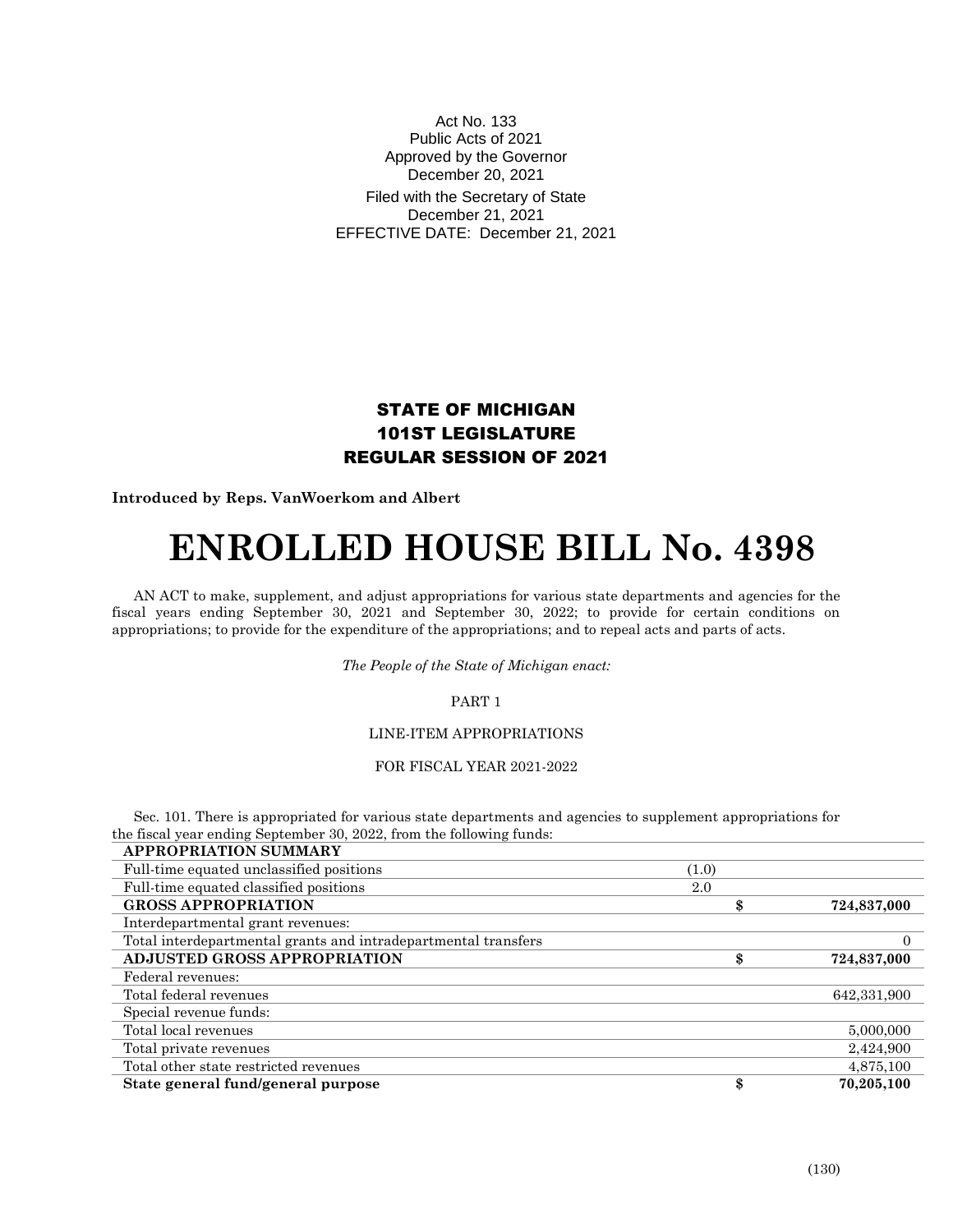| Sec. 102. DEPARTMENT OF AGRICULTURE AND RURAL                  |     |                  |
|----------------------------------------------------------------|-----|------------------|
| <b>DEVELOPMENT</b>                                             |     |                  |
| (1) APPROPRIATION SUMMARY                                      |     |                  |
| <b>GROSS APPROPRIATION</b>                                     |     | \$<br>125,000    |
| Interdepartmental grant revenues:                              |     |                  |
| Total interdepartmental grants and intradepartmental transfers |     | $\Omega$         |
| <b>ADJUSTED GROSS APPROPRIATION</b>                            |     | \$<br>125,000    |
| Federal revenues:                                              |     |                  |
| Total federal revenues                                         |     | $\overline{0}$   |
| Special revenue funds:                                         |     |                  |
| Total local revenues                                           |     | $\overline{0}$   |
| Total private revenues                                         |     | $\Omega$         |
| Total other state restricted revenues                          |     | 125,000          |
| State general fund/general purpose                             |     | \$<br>$\bf{0}$   |
| (2) FAIRS AND EXPOSITIONS                                      |     |                  |
| Horse racing advisory commission                               |     | \$<br>125,000    |
| <b>GROSS APPROPRIATION</b>                                     |     | \$<br>125,000    |
| Appropriated from:                                             |     |                  |
| Special revenue funds:                                         |     |                  |
| Agriculture equine industry development fund                   |     | 125,000          |
| State general fund/general purpose                             |     | \$<br>$\bf{0}$   |
| Sec. 103. DEPARTMENT OF EDUCATION                              |     |                  |
| (1) APPROPRIATION SUMMARY                                      |     |                  |
| Full-time equated classified position                          | 1.0 |                  |
| <b>GROSS APPROPRIATION</b>                                     |     | \$<br>16,000,000 |
| Interdepartmental grant revenues:                              |     |                  |
| Total interdepartmental grants and intradepartmental transfers |     | $\Omega$         |
| <b>ADJUSTED GROSS APPROPRIATION</b>                            |     | \$<br>16,000,000 |
| Federal revenues:                                              |     |                  |
| Total federal revenues                                         |     | 10,000,000       |
| Special revenue funds:                                         |     |                  |
| Total local revenues                                           |     | $\overline{0}$   |
| Total private revenues                                         |     | $\overline{0}$   |
| Total other state restricted revenues                          |     | $\Omega$         |
| State general fund/general purpose                             |     | \$<br>6,000,000  |
| (2) ONE-TIME APPROPRIATIONS                                    |     |                  |
| Full-time equated classified position                          | 1.0 |                  |
| COVID-19 GEER II - teacher talent pipeline                     |     | \$<br>10,000,000 |
| PRIME schools-FTE                                              | 1.0 | 6,000,000        |
| <b>GROSS APPROPRIATION</b>                                     |     | \$<br>16,000,000 |
| Appropriated from:                                             |     |                  |
| Federal revenues:                                              |     |                  |
| Coronavirus governor's emergency education relief fund 122     |     | 10,000,000       |
| State general fund/general purpose                             |     | \$<br>6,000,000  |
| Sec. 104. DEPARTMENT OF ENVIRONMENT, GREAT LAKES, AND          |     |                  |
| <b>ENERGY</b>                                                  |     |                  |
| (1) APPROPRIATION SUMMARY                                      |     |                  |
| <b>GROSS APPROPRIATION</b>                                     |     | \$<br>$\bf{0}$   |
| Interdepartmental grant revenues:                              |     |                  |
| Total interdepartmental grants and intradepartmental transfers |     | $\overline{0}$   |
| ADJUSTED GROSS APPROPRIATION                                   |     | \$<br>$\bf{0}$   |
| Federal revenues:                                              |     |                  |
| Total federal revenues                                         |     | $\overline{0}$   |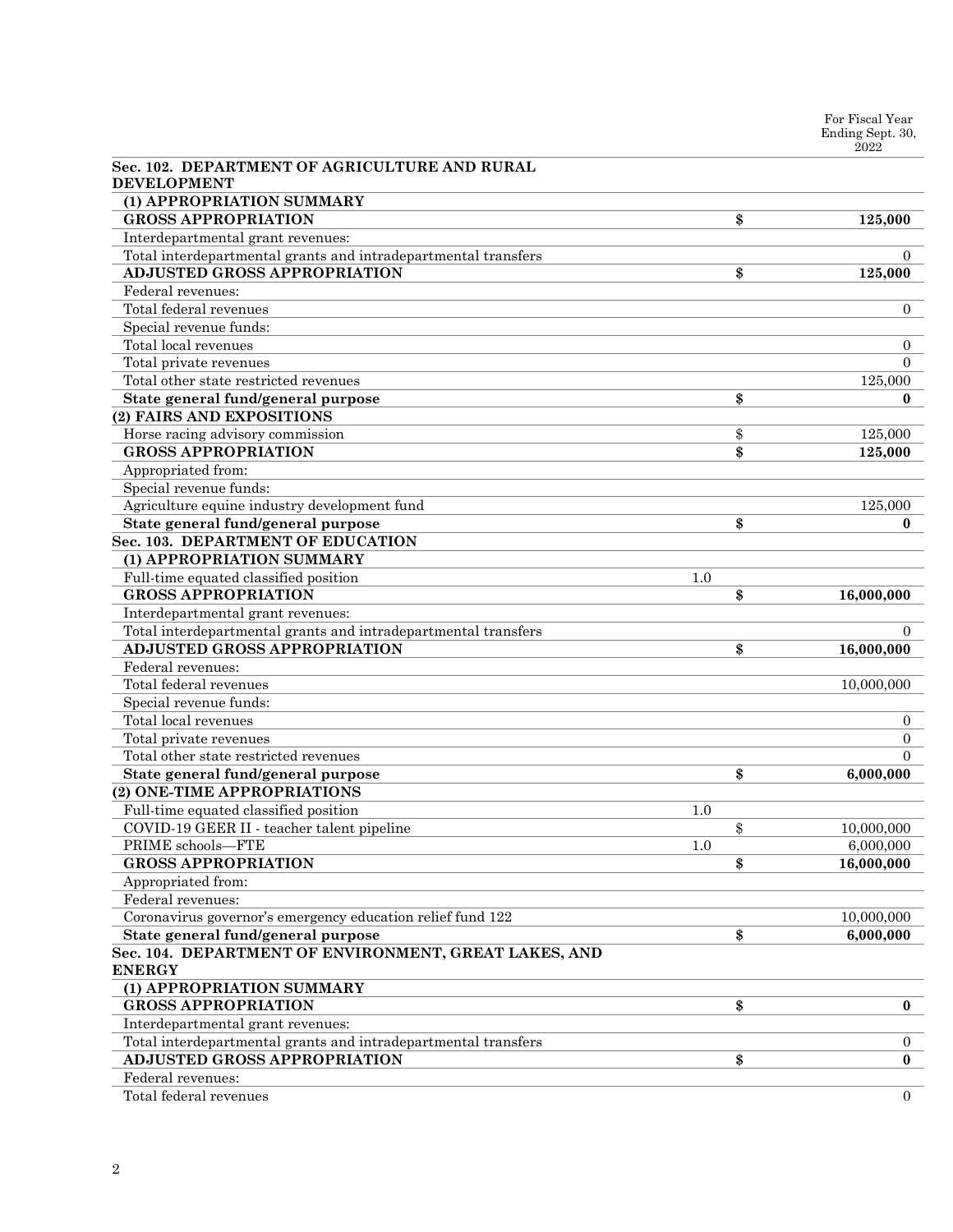|                                                                            | For Fiscal Year<br>Ending Sept. 30,<br>2022 |
|----------------------------------------------------------------------------|---------------------------------------------|
| Special revenue funds:                                                     |                                             |
| Total local revenues                                                       | \$<br>$\overline{0}$                        |
| Total private revenues                                                     | $\Omega$                                    |
| Total other state restricted revenues                                      | 100                                         |
| State general fund/general purpose                                         | \$<br>(100)                                 |
| (2) ONE-TIME APPROPRIATIONS                                                |                                             |
| Contaminated site cleanup contingency reserve fund                         | \$<br>$\mathbf{0}$                          |
| <b>GROSS APPROPRIATION</b>                                                 | \$<br>$\bf{0}$                              |
| Appropriated from:                                                         |                                             |
| Special revenue funds:                                                     |                                             |
| Contaminated site cleanup contingency reserve fund                         | 100                                         |
| State general fund/general purpose                                         | \$<br>(100)                                 |
| Sec. 105. DEPARTMENT OF HEALTH AND HUMAN SERVICES                          |                                             |
| (1) APPROPRIATION SUMMARY                                                  |                                             |
| <b>GROSS APPROPRIATION</b>                                                 | \$<br>325,395,400                           |
| Interdepartmental grant revenues:                                          |                                             |
| Total interdepartmental grants and intradepartmental transfers             | $\Omega$                                    |
| <b>ADJUSTED GROSS APPROPRIATION</b>                                        | \$<br>325,395,400                           |
| Federal revenues:                                                          |                                             |
| Total federal revenues                                                     | 279,841,200                                 |
| Special revenue funds:                                                     |                                             |
| Total local revenues                                                       | 5,000,000                                   |
| Total private revenues                                                     | 0                                           |
| Total other state restricted revenues                                      | $\Omega$                                    |
| State general fund/general purpose                                         | \$<br>40,554,200                            |
| (2) FIELD OPERATIONS AND SUPPORT SERVICES                                  |                                             |
| Electronic benefit transfer (EBT)                                          | \$<br>3,300,000                             |
| <b>GROSS APPROPRIATION</b>                                                 | \$<br>3,300,000                             |
| Appropriated from:                                                         |                                             |
| Federal revenues:                                                          |                                             |
| Total other federal revenues                                               | 3,300,000                                   |
| State general fund/general purpose                                         | \$<br>$\bf{0}$                              |
| (3) FAMILY HEALTH SERVICES                                                 |                                             |
| Child and adolescent health care and centers                               | \$<br>5,000,000                             |
| <b>GROSS APPROPRIATION</b>                                                 | \$<br>5,000,000                             |
| Appropriated from:                                                         |                                             |
| Special revenue funds:                                                     |                                             |
| Total local revenues                                                       | 5,000,000                                   |
| State general fund/general purpose                                         | \$<br>$\bf{0}$                              |
| (4) AGING AND ADULT SERVICES AGENCY                                        |                                             |
| Aging and adult services administration                                    | \$<br>3,554,200                             |
| <b>GROSS APPROPRIATION</b>                                                 | \$<br>3,554,200                             |
| Appropriated from:                                                         |                                             |
| State general fund/general purpose                                         | \$<br>3,554,200                             |
| (5) ONE-TIME APPROPRIATIONS                                                |                                             |
| ARP - data modernization                                                   | \$<br>3,300,000                             |
| ARP - epidemiology and lab capacity genomic sequencing                     | 6,386,600                                   |
| ARP - epidemiology and lab capacity school safety                          | 150,000,000                                 |
| ARP - epidemiology and laboratory capacity grant to confinement facilities | 19,880,000                                  |
| ARP - homeless service sites and congregate living facilities              | 1,439,300                                   |
| ARP - maternal, infant, and early childhood home visiting program          | 893,200                                     |
| Behavioral health patient health information tool                          | (600,000)                                   |
| Behavioral health substance use disorder pilot                             | 1,200,000                                   |
| COVID-19 elder justice - aging and field services                          | 2,629,800                                   |
|                                                                            |                                             |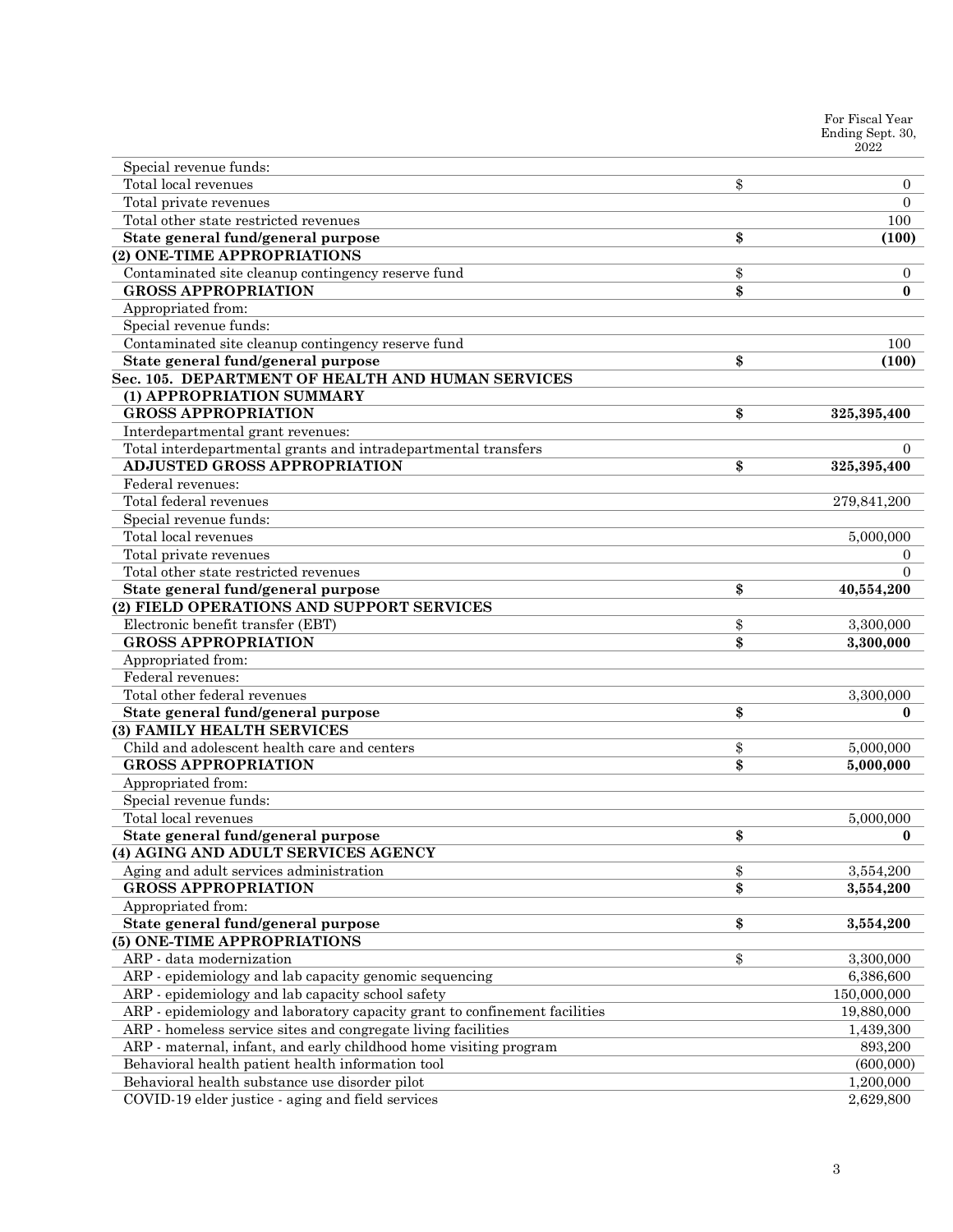|                                                                            |         | For Fiscal Year<br>Ending Sept. 30,<br>2022 |
|----------------------------------------------------------------------------|---------|---------------------------------------------|
| COVID-19 epidemiology and lab capacity healthcare associated infection and |         |                                             |
| antibiotic resistant program                                               |         | \$<br>9,860,300                             |
| COVID-19 epidemiology and lab capacity nursing home and long-term care     |         |                                             |
| strike teams                                                               |         | 14,175,900                                  |
| COVID-19 epidemiology and lab capacity special projects                    |         | 649,400                                     |
| COVID-19 housing opportunities for persons with AIDS                       |         | 549,100                                     |
| COVID-19 substance abuse prevention and treatment block grant              |         | 47,124,700                                  |
| Environmental health threats response                                      |         | 36,300,000                                  |
| Federal mental health block grant                                          |         | 19,652,900                                  |
| Injury control intervention - traumatic brain injury                       |         | (5,000,000)                                 |
| Injury control intervention - traumatic brain injury                       |         | 5,000,000                                   |
| Mental health crisis services                                              |         | 100,000                                     |
| <b>GROSS APPROPRIATION</b>                                                 |         | \$<br>313,541,200                           |
| Appropriated from:                                                         |         |                                             |
| Federal revenues:                                                          |         |                                             |
| Total other federal revenues                                               |         | 276,541,200                                 |
| State general fund/general purpose                                         |         | \$<br>37,000,000                            |
| Sec. 106. DEPARTMENT OF LABOR AND ECONOMIC OPPORTUNITY                     |         |                                             |
| (1) APPROPRIATION SUMMARY                                                  |         |                                             |
| Full-time equated unclassified positions                                   | (1.0)   |                                             |
| Full-time equated classified position                                      | 1.0     |                                             |
| <b>GROSS APPROPRIATION</b>                                                 |         | \$<br>176,324,300                           |
| Interdepartmental grant revenues:                                          |         |                                             |
| Total interdepartmental grants and intradepartmental transfers             |         | $\Omega$                                    |
| <b>ADJUSTED GROSS APPROPRIATION</b>                                        |         | \$<br>176,324,300                           |
| Federal revenues:                                                          |         |                                             |
| Total federal revenues                                                     |         | 151,698,400                                 |
| Special revenue funds:                                                     |         |                                             |
| Total local revenues                                                       |         | 0                                           |
| Total private revenues                                                     |         | 2,324,900                                   |
| Total other state restricted revenues                                      |         | 350,000                                     |
| State general fund/general purpose                                         |         | \$<br>21,951,000                            |
| (2) DEPARTMENTAL ADMINISTRATION AND SUPPORT                                |         |                                             |
| Full-time equated unclassified positions                                   | (1.0)   |                                             |
| Unclassified salaries-FTEs                                                 | (1.0)   | \$<br>(124, 200)                            |
| <b>GROSS APPROPRIATION</b>                                                 |         | \$<br>(124, 200)                            |
| Appropriated from:                                                         |         |                                             |
| State general fund/general purpose                                         |         | \$<br>(124, 200)                            |
| (3) WORKFORCE DEVELOPMENT                                                  |         |                                             |
| At-risk youth grants                                                       |         | \$<br>(4,750,000)                           |
| At-risk youth grants                                                       |         | 4,750,000                                   |
| <b>GROSS APPROPRIATION</b>                                                 |         | \$<br>$\bf{0}$                              |
| Appropriated from:                                                         |         |                                             |
| Special revenue funds:                                                     |         |                                             |
| State general fund/general purpose                                         |         | \$<br>$\bf{0}$                              |
| (4) COMMISSIONS                                                            |         |                                             |
| Full-time equated classified position                                      | 1.0     |                                             |
| Michigan community service commission                                      |         | \$<br>55,900                                |
| Michigan women's commission-FTE                                            | $1.0\,$ | 2,624,200                                   |
| <b>GROSS APPROPRIATION</b>                                                 |         | \$<br>2,680,100                             |
| Appropriated from:                                                         |         |                                             |
| Federal revenues:                                                          |         |                                             |
| Federal funds                                                              |         | 350,000                                     |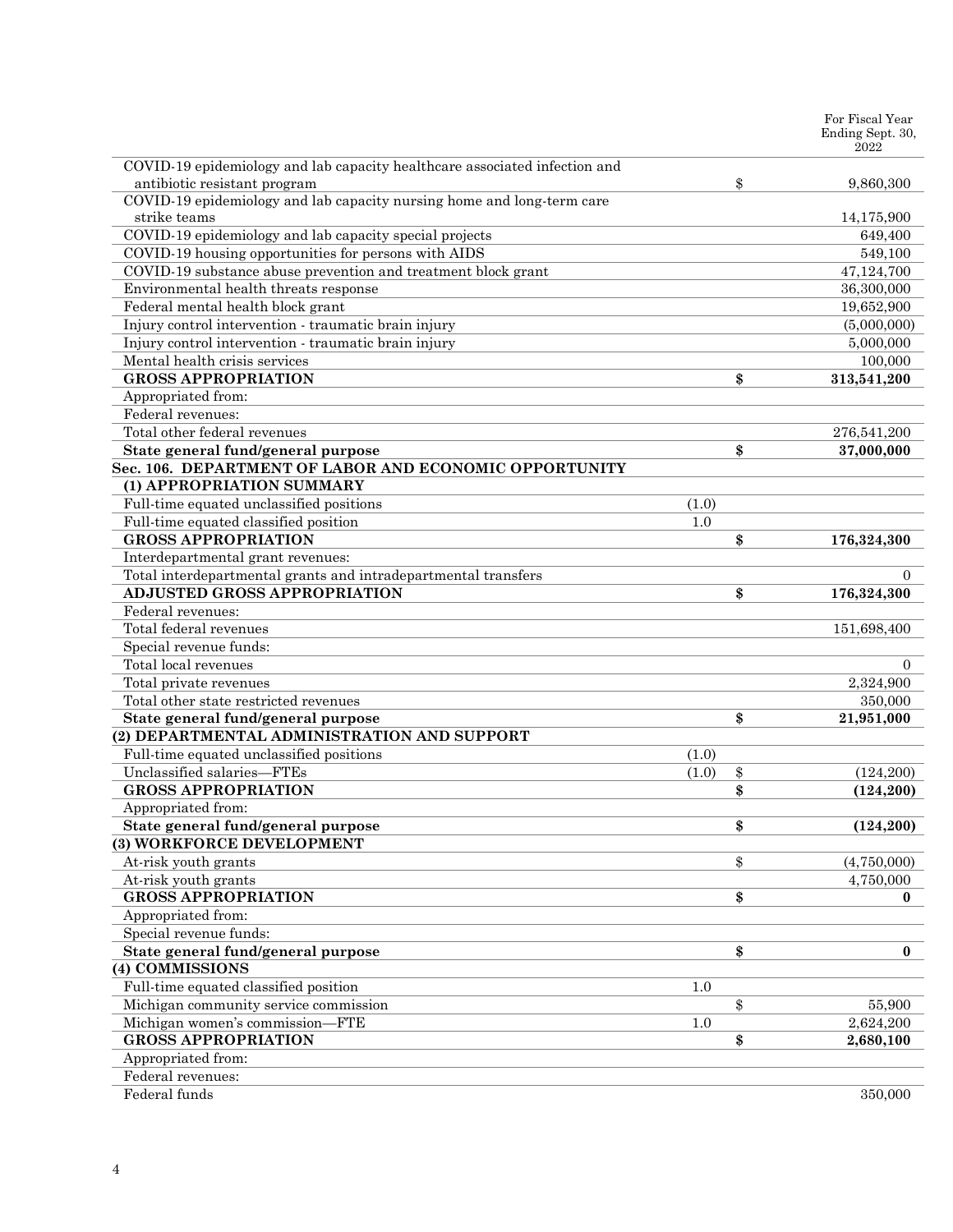|                                                                   | For Fiscal Year<br>Ending Sept. 30,<br>2022 |
|-------------------------------------------------------------------|---------------------------------------------|
| Special revenue funds:                                            |                                             |
| Private funds                                                     | \$<br>2,250,000                             |
| Private - gifts, bequests, and donations                          | (44,100)                                    |
| State general fund/general purpose                                | \$<br>124,200                               |
| (5) MICHIGAN STRATEGIC FUND                                       |                                             |
| Job creation services                                             | \$<br>350,000                               |
| <b>GROSS APPROPRIATION</b>                                        | \$<br>350,000                               |
| Appropriated from:                                                |                                             |
| Special revenue funds:                                            |                                             |
| Michigan state housing development authority fees and charges     | 350,000                                     |
| State general fund/general purpose                                | \$<br>$\bf{0}$                              |
| (6) ONE-TIME APPROPRIATIONS                                       |                                             |
| ARP - arts and cultural programs                                  | \$<br>892,400                               |
| COVID-19 emergency rental assistance                              | 140,000,000                                 |
| COVID-19 office of global Michigan                                | 886,300                                     |
| Office of global Michigan                                         | 9,688,700                                   |
| One-time grants                                                   | 21,951,000                                  |
| <b>GROSS APPROPRIATION</b>                                        | \$<br>173,418,400                           |
| Appropriated from:                                                |                                             |
| Federal revenues:                                                 |                                             |
| Federal revenues                                                  | 140,886,300                                 |
| HHS, refugee assistance program fund                              | 9,569,700                                   |
| NFAH-NEA, promotion of the arts, partnership agreements           | 892,400                                     |
| Special revenue funds:                                            |                                             |
| Private funds                                                     | 119,000                                     |
| State general fund/general purpose                                | \$<br>21,951,000                            |
| Sec. 107. DEPARTMENT OF STATE POLICE                              |                                             |
| (1) APPROPRIATION SUMMARY                                         |                                             |
| <b>GROSS APPROPRIATION</b>                                        | \$<br>6,956,000                             |
| Interdepartmental grant revenues:                                 |                                             |
| Total interdepartmental grants and intradepartmental transfers    | $\Omega$                                    |
| <b>ADJUSTED GROSS APPROPRIATION</b>                               | \$<br>6,956,000                             |
| Federal revenues:                                                 |                                             |
| Total federal revenues                                            | 2,556,000                                   |
| Special revenue funds:                                            |                                             |
| Total local revenues                                              | $\overline{0}$                              |
| Total private revenues                                            | $\mathbf{0}$                                |
| Total other state restricted revenues                             | 4,400,000                                   |
| State general fund/general purpose                                | \$<br>$\bf{0}$                              |
| (2) LAW ENFORCEMENT SERVICES                                      |                                             |
| Criminal justice information center                               | \$<br>4,400,000                             |
| <b>GROSS APPROPRIATION</b>                                        | \$<br>4,400,000                             |
| Appropriated from:                                                |                                             |
| Special revenue funds:                                            |                                             |
| Total other state restricted revenues                             | 4,400,000                                   |
| State general fund/general purpose<br>(3) ONE-TIME APPROPRIATIONS | \$<br>$\bf{0}$                              |
| COVID-19 emergency management performance grants                  | \$<br>2,556,000                             |
| <b>GROSS APPROPRIATION</b>                                        | \$<br>2,556,000                             |
| Appropriated from:                                                |                                             |
| Federal revenues:                                                 |                                             |
| Total federal revenues                                            | 2,556,000                                   |
| State general fund/general purpose                                | \$<br>$\bf{0}$                              |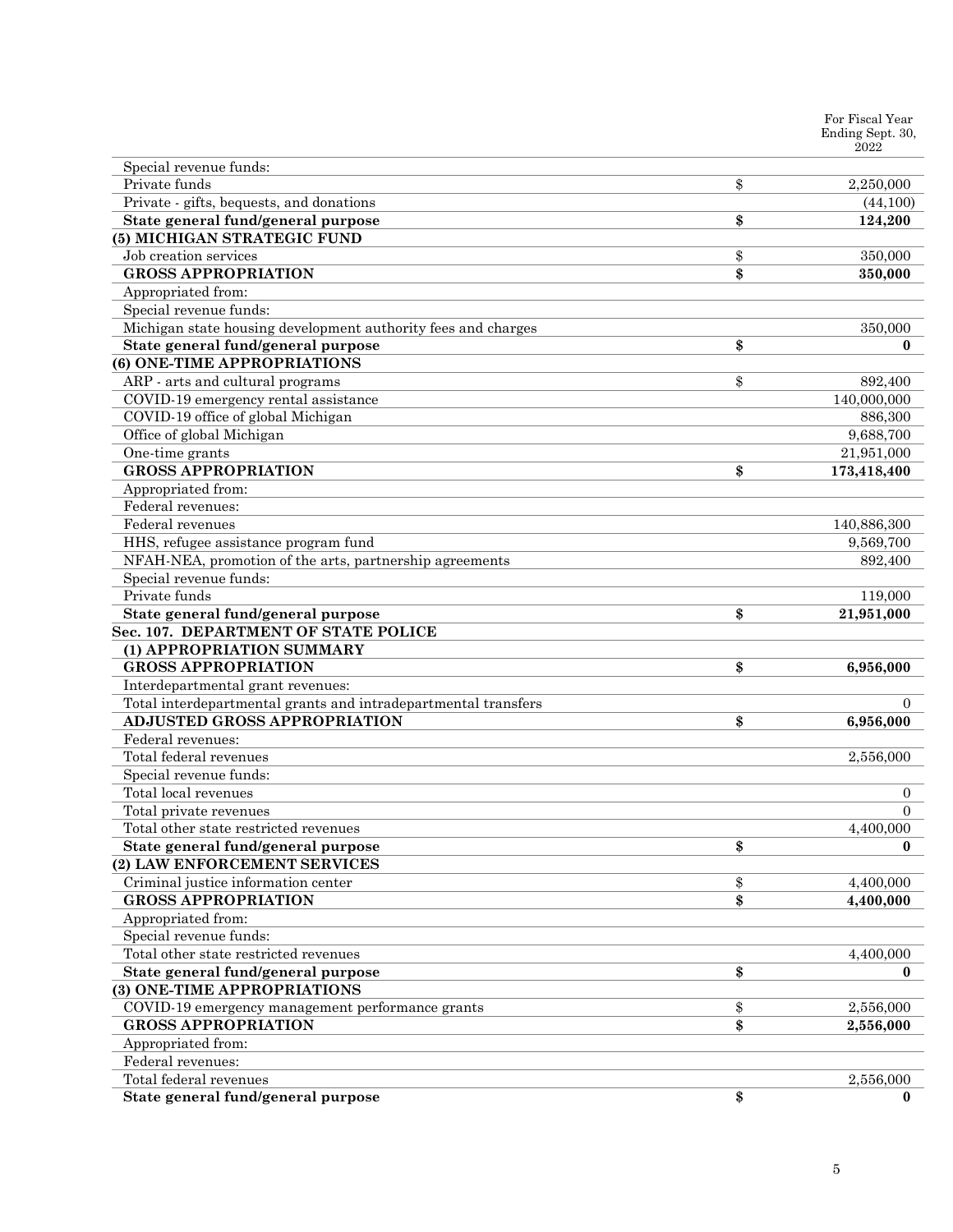For Fiscal Year Ending Sept. 30, 2022

| Sec. 108. DEPARTMENT OF TECHNOLOGY, MANAGEMENT, AND<br><b>BUDGET</b>                                  |                   |
|-------------------------------------------------------------------------------------------------------|-------------------|
| (1) APPROPRIATION SUMMARY                                                                             |                   |
| <b>GROSS APPROPRIATION</b>                                                                            | \$<br>6,800,000   |
| Interdepartmental grant revenues:                                                                     |                   |
|                                                                                                       | $\Omega$          |
| Total interdepartmental grants and intradepartmental transfers<br><b>ADJUSTED GROSS APPROPRIATION</b> |                   |
|                                                                                                       | \$<br>6,800,000   |
| Federal revenues:                                                                                     |                   |
| Total federal revenues                                                                                | 5,000,000         |
| Special revenue funds:                                                                                |                   |
| Total local revenues                                                                                  | $\Omega$          |
| Total private revenues                                                                                | 100,000           |
| Total other state restricted revenues                                                                 | $\Omega$          |
| State general fund/general purpose                                                                    | \$<br>1,700,000   |
| (2) DEPARTMENTAL ADMINISTRATION AND SUPPORT                                                           |                   |
| Bureau of labor market information and strategies                                                     | \$<br>100,000     |
| <b>GROSS APPROPRIATION</b>                                                                            | \$<br>100,000     |
| Appropriated from:                                                                                    |                   |
| Special revenue funds:                                                                                |                   |
| Private funds                                                                                         | 100,000           |
| State general fund/general purpose                                                                    | \$<br>$\bf{0}$    |
| (3) ONE-TIME APPROPRIATIONS                                                                           |                   |
| Coronavirus response activities                                                                       | \$<br>5,000,000   |
| Warehouse operations                                                                                  | 1,700,000         |
| <b>GROSS APPROPRIATION</b>                                                                            | \$<br>6,700,000   |
| Appropriated from:                                                                                    |                   |
| Federal revenues:                                                                                     |                   |
| Coronavirus state fiscal recovery fund                                                                | 5,000,000         |
| State general fund/general purpose                                                                    | \$<br>1,700,000   |
| Sec. 109. STATE DEPARTMENT OF TRANSPORTATION                                                          |                   |
| (1) APPROPRIATION SUMMARY                                                                             |                   |
| <b>GROSS APPROPRIATION</b>                                                                            | \$<br>193,236,300 |
| Interdepartmental grant revenues:                                                                     |                   |
| Total interdepartmental grants and intradepartmental transfers                                        | $\overline{0}$    |
| <b>ADJUSTED GROSS APPROPRIATION</b>                                                                   | \$<br>193,236,300 |
| Federal revenues:                                                                                     |                   |
| Total federal revenues                                                                                | 193,236,300       |
| Special revenue funds:                                                                                |                   |
| Total local revenues                                                                                  | $\overline{0}$    |
| Total private revenues                                                                                | $\theta$          |
| Total other state restricted revenues                                                                 | $\overline{0}$    |
| State general fund/general purpose                                                                    | \$<br>0           |
| (2) ONE-TIME APPROPRIATIONS                                                                           |                   |
| ARP - airport coronavirus response grant program - general aviation                                   | \$<br>2,799,000   |
| ARP - airport coronavirus response grant program - primary airports                                   | 168,878,500       |
| ARP - enhanced mobility of seniors and individuals with disabilities                                  |                   |
| apportionments                                                                                        | 803,900           |
| ARP - rural area apportionments                                                                       | 20,754,900        |
| <b>GROSS APPROPRIATION</b>                                                                            | \$<br>193,236,300 |
| Appropriated from:                                                                                    |                   |
| Federal revenues:                                                                                     |                   |
| Federal aid, transportation programs, aero, FAA                                                       | 171,677,500       |
| Federal aid, transportation programs, CTF, FTA                                                        | 21,558,800        |
| State general fund/general purpose                                                                    | \$<br>0           |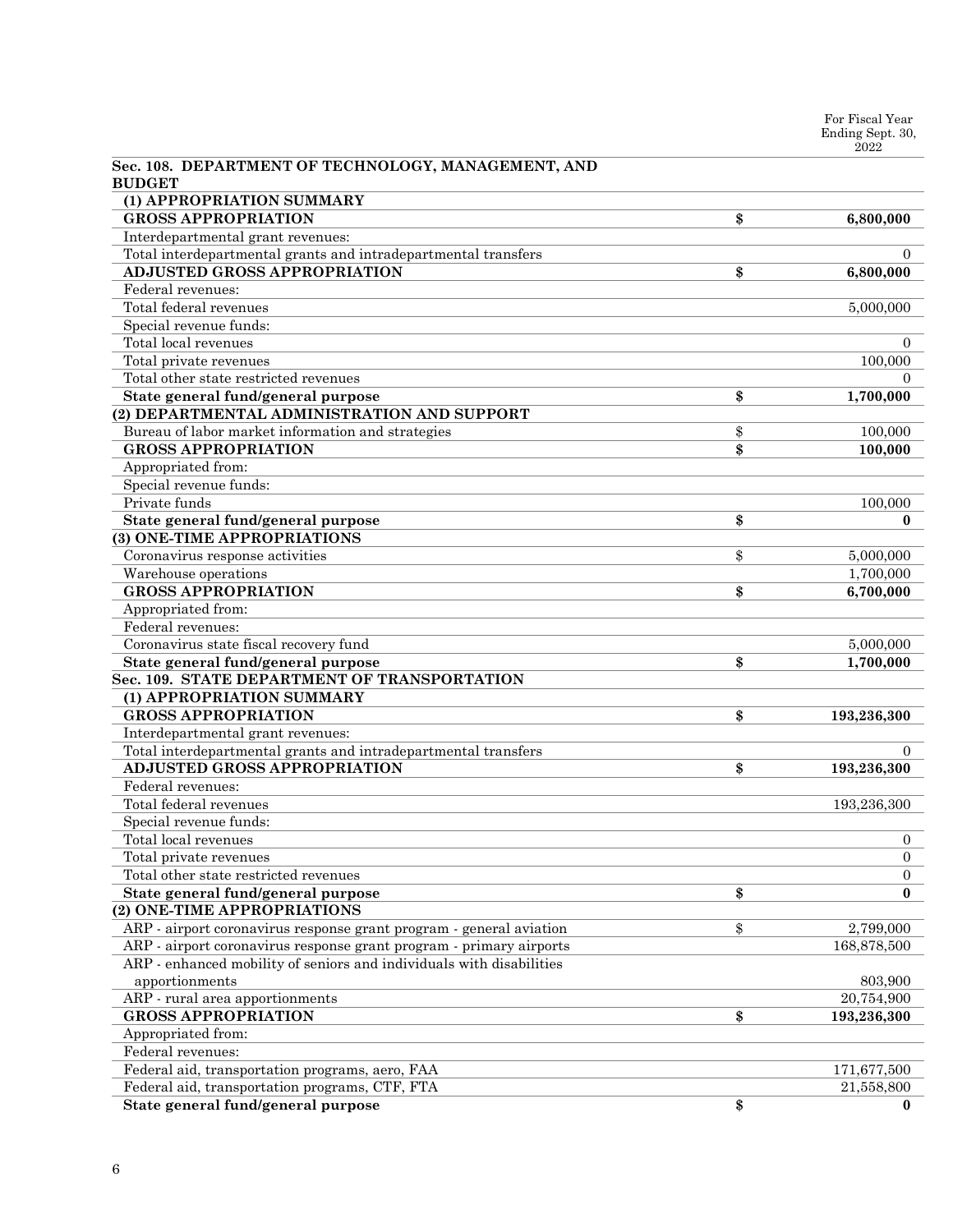# PART 1A

# LINE-ITEM APPROPRIATIONS

# FOR FISCAL YEAR 2020-2021

Sec. 151. There is appropriated for various state departments and agencies to supplement appropriations for the fiscal year ending September 30, 2021, from the following funds:

| the histal year chunig beptember ov, 2021, hom the following runus.<br><b>APPROPRIATION SUMMARY</b> |                      |
|-----------------------------------------------------------------------------------------------------|----------------------|
| <b>GROSS APPROPRIATION</b>                                                                          | \$<br>116,792,100    |
| Interdepartmental grant revenues:                                                                   |                      |
| Total interdepartmental grants and intradepartmental transfers                                      | 802,100              |
| <b>ADJUSTED GROSS APPROPRIATION</b>                                                                 | \$<br>115,990,000    |
| Federal revenues:                                                                                   |                      |
| Total federal revenues                                                                              | 104,852,800          |
| Special revenue funds:                                                                              |                      |
| Total local revenues                                                                                | $\Omega$             |
| Total private revenues                                                                              | 1,900,000            |
| Total other state restricted revenues                                                               | 8,237,200            |
| State general fund/general purpose                                                                  | \$<br>1,000,000      |
| Sec. 152. DEPARTMENT OF AGRICULTURE AND RURAL                                                       |                      |
| <b>DEVELOPMENT</b>                                                                                  |                      |
| (1) APPROPRIATION SUMMARY                                                                           |                      |
| <b>GROSS APPROPRIATION</b>                                                                          | \$<br>190,000        |
| Interdepartmental grant revenues:                                                                   |                      |
| Total interdepartmental grants and intradepartmental transfers                                      | $\theta$             |
| <b>ADJUSTED GROSS APPROPRIATION</b>                                                                 | \$<br>190,000        |
| Federal revenues:                                                                                   |                      |
| Total federal revenues                                                                              | $\overline{0}$       |
| Special revenue funds:                                                                              |                      |
| Total local revenues                                                                                | $\overline{0}$       |
| Total private revenues                                                                              | $\Omega$             |
| Total other state restricted revenues                                                               | 190,000              |
| State general fund/general purpose                                                                  | \$<br>0              |
| (2) FAIRS AND EXPOSITIONS                                                                           |                      |
| Horse racing advisory commission                                                                    | \$<br>190,000        |
| <b>GROSS APPROPRIATION</b>                                                                          | \$<br>190,000        |
| Appropriated from:                                                                                  |                      |
| Special revenue funds:                                                                              |                      |
| Agriculture equine industry development fund                                                        | 190,000              |
| State general fund/general purpose                                                                  | \$<br>0              |
| Sec. 153. DEPARTMENT OF ENVIRONMENT, GREAT LAKES, AND<br><b>ENERGY</b>                              |                      |
| (1) APPROPRIATION SUMMARY                                                                           |                      |
| <b>GROSS APPROPRIATION</b>                                                                          | \$<br>$\bf{0}$       |
| Interdepartmental grant revenues:                                                                   |                      |
| Total interdepartmental grants and intradepartmental transfers                                      | $\boldsymbol{0}$     |
| <b>ADJUSTED GROSS APPROPRIATION</b>                                                                 | \$<br>$\bf{0}$       |
| Federal revenues:                                                                                   |                      |
| Total federal revenues                                                                              | (147,200)            |
| Special revenue funds:                                                                              |                      |
| Total local revenues                                                                                | $\overline{0}$       |
| Total private revenues                                                                              | $\Omega$             |
| Total other state restricted revenues                                                               | 147,200              |
| State general fund/general purpose                                                                  | \$<br>0              |
| (2) MATERIALS MANAGEMENT DIVISION                                                                   |                      |
| Environmental sustainability and stewardship                                                        | \$<br>$\overline{0}$ |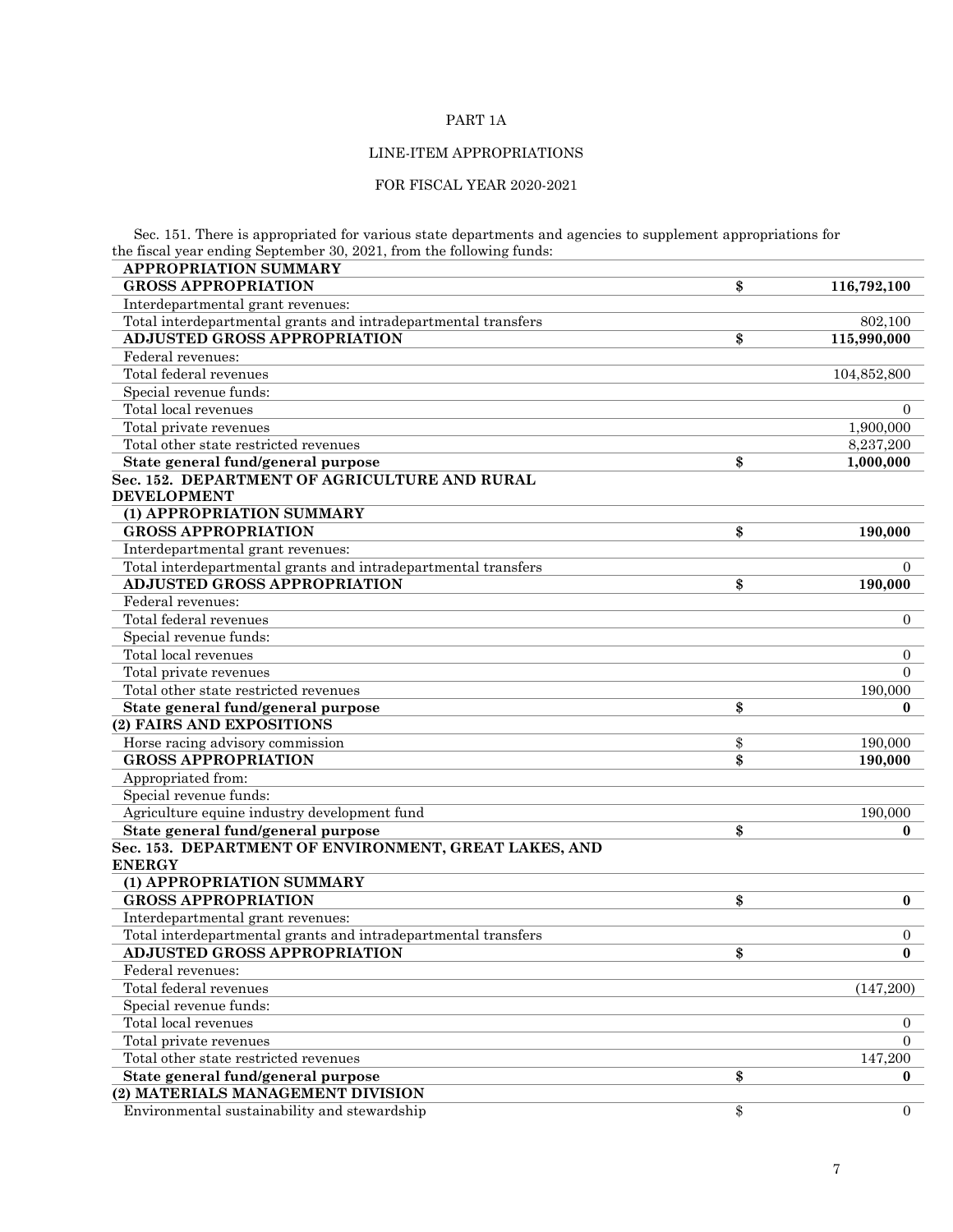|                                                                             | For Fiscal Year<br>Ending Sept. 30,<br>2021 |
|-----------------------------------------------------------------------------|---------------------------------------------|
| <b>GROSS APPROPRIATION</b>                                                  | \$<br>$\bf{0}$                              |
| Appropriated from:                                                          |                                             |
| Federal funds                                                               | (147,200)                                   |
| Special revenue funds:                                                      |                                             |
| Private funds                                                               | 0                                           |
| Energy efficiency and renewable energy revolving loan fund                  | 147,200                                     |
| State general fund/general purpose                                          | \$<br>0                                     |
| Sec. 154. DEPARTMENT OF HEALTH AND HUMAN SERVICES                           |                                             |
| (1) APPROPRIATION SUMMARY                                                   |                                             |
| <b>GROSS APPROPRIATION</b>                                                  | \$<br>(32, 297, 900)                        |
| Interdepartmental grant revenues:                                           |                                             |
| Total interdepartmental grants and intradepartmental transfers              | 802,100                                     |
| <b>ADJUSTED GROSS APPROPRIATION</b>                                         | \$<br>(33, 100, 000)                        |
| Federal revenues:                                                           |                                             |
| Total federal revenues                                                      | (35,000,000)                                |
| Special revenue funds:                                                      |                                             |
| Total local revenues                                                        | $\overline{0}$                              |
| Total private revenues                                                      | 1,900,000                                   |
| Total other state restricted revenues                                       | $\overline{0}$                              |
| State general fund/general purpose                                          | \$<br>$\bf{0}$                              |
| (2) DEPARTMENTAL ADMINISTRATION AND SUPPORT                                 |                                             |
| Demonstration projects                                                      | \$<br>0                                     |
| Departmental administration and management                                  | $\overline{0}$                              |
| Property management                                                         | 0                                           |
| Terminal leave payments                                                     | $\overline{0}$                              |
| <b>GROSS APPROPRIATION</b>                                                  | \$<br>$\bf{0}$                              |
| Appropriated from:                                                          |                                             |
| Federal revenues:                                                           |                                             |
| Total other federal revenues                                                | (1,650,000)                                 |
| State general fund/general purpose                                          | \$<br>1,650,000                             |
| (3) CHILDREN'S SERVICES AGENCY - CHILD WELFARE                              |                                             |
| Adoption support services                                                   | \$<br>$\overline{0}$                        |
| Child Care Fund                                                             | (10,000,000)                                |
| Child welfare field staff - noncaseload compliance                          | 0                                           |
| Child welfare institute                                                     | 0                                           |
| Child welfare licensing                                                     | $\overline{0}$                              |
| Children's protective services - caseload staff                             | $\overline{0}$                              |
| Children's protective services supervisors                                  | $\theta$                                    |
| Children's services administration                                          | $\overline{0}$                              |
| Contractual services, supplies, and materials                               | $\overline{0}$                              |
| Foster care payments                                                        | $\overline{0}$                              |
| Foster care services - caseload staff                                       | $\overline{0}$                              |
|                                                                             | $\overline{0}$                              |
| Foster care services supervisors<br>Peer coaches                            | $\Omega$                                    |
|                                                                             |                                             |
| Permanency resource managers<br>Second line supervisors and technical staff | $\overline{0}$<br>$\Omega$                  |
|                                                                             | $\Omega$                                    |
| Settlement monitor                                                          |                                             |
| Title IV-E compliance and accountability office                             | 0                                           |
| Youth in transition                                                         | $\Omega$                                    |
| <b>GROSS APPROPRIATION</b>                                                  | \$<br>(10,000,000)                          |
| Appropriated from:                                                          |                                             |
| Federal revenues:                                                           |                                             |
| Total other federal revenues                                                | (29,350,000)                                |
| State general fund/general purpose                                          | \$<br>19,350,000                            |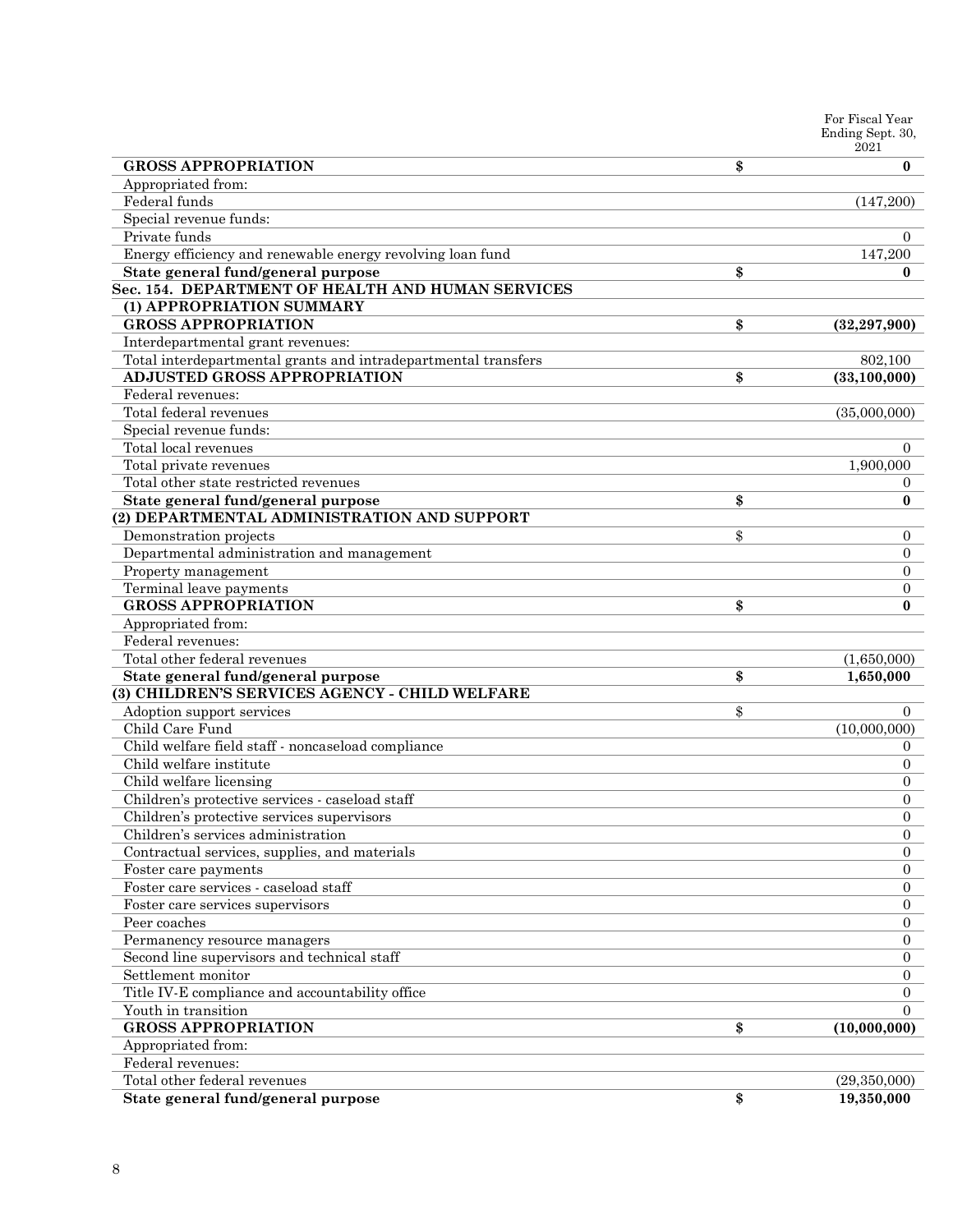|                                                                             | For Fiscal Year<br>Ending Sept. 30,<br>2021 |
|-----------------------------------------------------------------------------|---------------------------------------------|
| (4) FIELD OPERATIONS AND SUPPORT SERVICES                                   |                                             |
| Administrative support workers                                              | \$<br>0                                     |
| Field services contractual services, supplies, and materials                | $\overline{0}$                              |
| Field staff travel                                                          | $\Omega$                                    |
| Food Assistance Reinvestment                                                | (15,000,000)                                |
| Public assistance field staff                                               | 0                                           |
| <b>GROSS APPROPRIATION</b>                                                  | \$<br>(15,000,000)                          |
| Appropriated from:                                                          |                                             |
| Federal revenues:                                                           |                                             |
| Total other federal revenues                                                | (2,500,000)                                 |
| State general fund/general purpose                                          | \$<br>(12,500,000)                          |
| (5) BEHAVIORAL HEALTH PROGRAM ADMINISTRATION AND<br><b>SPECIAL PROJECTS</b> |                                             |
| Behavioral health program administration                                    | \$<br>1,900,000                             |
| <b>GROSS APPROPRIATION</b>                                                  | \$<br>1,900,000                             |
| Appropriated from:                                                          |                                             |
| Special revenue funds:                                                      |                                             |
| Total private revenues                                                      | 1,900,000                                   |
| State general fund/general purpose                                          | \$<br>0                                     |
| (6) BEHAVIORAL HEALTH SERVICES                                              |                                             |
| Community mental health non-Medicaid services                               | \$<br>(10,000,000)                          |
| <b>GROSS APPROPRIATION</b>                                                  | \$<br>(10,000,000)                          |
| Appropriated from:                                                          |                                             |
| Special revenue funds:                                                      |                                             |
| State general fund/general purpose                                          | \$<br>(10,000,000)                          |
| (7) EPIDEMIOLOGY, EMERGENCY MEDICAL SERVICES, AND<br><b>LABORATORY</b>      |                                             |
| Laboratory services                                                         | \$<br>802,100                               |
| <b>GROSS APPROPRIATION</b>                                                  | \$<br>802,100                               |
| Appropriated from:                                                          |                                             |
| Interdepartmental grant revenues:                                           |                                             |
| IDG from department of environment, Great Lakes, and energy                 | 802,100                                     |
| State general fund/general purpose                                          | \$<br>0                                     |
| (8) INFORMATION TECHNOLOGY                                                  |                                             |
| Information technology services and projects                                | \$<br>0                                     |
| <b>GROSS APPROPRIATION</b>                                                  | \$<br>$\bf{0}$                              |
| Appropriated from:                                                          |                                             |
| Federal revenues:                                                           |                                             |
| Total other federal revenues                                                | (1,500,000)                                 |
| State general fund/general purpose                                          | \$<br>1,500,000                             |
| Sec. 155. DEPARTMENT OF NATURAL RESOURCES                                   |                                             |
| (1) APPROPRIATION SUMMARY                                                   |                                             |
| <b>GROSS APPROPRIATION</b>                                                  | \$<br>4,500,000                             |
| Interdepartmental grant revenues:                                           |                                             |
| Total interdepartmental grants and intradepartmental transfers              | 0                                           |
| <b>ADJUSTED GROSS APPROPRIATION</b>                                         | \$<br>4,500,000                             |
| Federal revenues:                                                           |                                             |
| Total federal revenues                                                      | $\overline{0}$                              |
| Special revenue funds:                                                      |                                             |
| Total local revenues                                                        | $\overline{0}$                              |
| Total private revenues                                                      | $\Omega$                                    |
| Total other state restricted revenues                                       | 3,500,000                                   |
| State general fund/general purpose                                          | \$<br>1,000,000                             |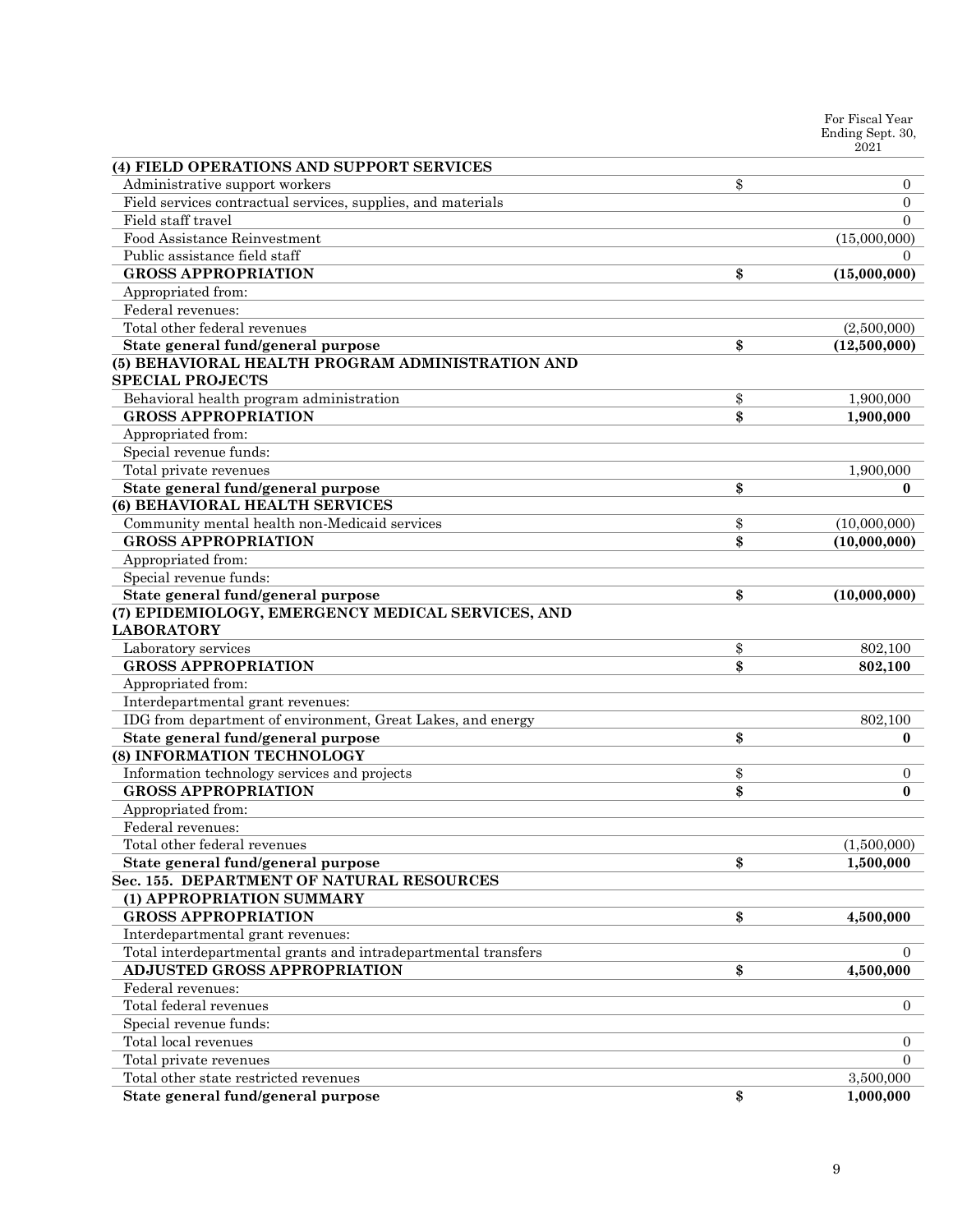|                                                                                                       | For Fiscal Year<br>Ending Sept. 30, |
|-------------------------------------------------------------------------------------------------------|-------------------------------------|
|                                                                                                       | 2021                                |
| (2) ONE-TIME APPROPRIATIONS                                                                           |                                     |
| Legal services                                                                                        | \$<br>1,000,000                     |
| <b>GROSS APPROPRIATION</b>                                                                            | \$<br>1,000,000                     |
| Appropriated from:                                                                                    |                                     |
| State general fund/general purpose                                                                    | \$<br>1,000,000                     |
| (3) RECREATIONAL LANDS AND INFRASTRUCTURE                                                             |                                     |
| Snowmobile trail development and maintenance                                                          | \$<br>3,500,000                     |
| <b>GROSS APPROPRIATION</b>                                                                            | \$<br>3,500,000                     |
| Appropriated from:                                                                                    |                                     |
| Special revenue funds:                                                                                |                                     |
| Snowmobile trail improvement fund                                                                     | 3,500,000                           |
| State general fund/general purpose                                                                    | \$<br>0                             |
| Sec. 156. DEPARTMENT OF STATE POLICE                                                                  |                                     |
| (1) APPROPRIATION SUMMARY                                                                             |                                     |
| <b>GROSS APPROPRIATION</b>                                                                            | \$<br>144,400,000                   |
| Interdepartmental grant revenues:                                                                     | 0                                   |
| Total interdepartmental grants and intradepartmental transfers<br><b>ADJUSTED GROSS APPROPRIATION</b> |                                     |
| Federal revenues:                                                                                     | \$<br>144,400,000                   |
| Total federal revenues                                                                                | 140,000,000                         |
| Special revenue funds:                                                                                |                                     |
| Total local revenues                                                                                  | 0                                   |
| Total private revenues                                                                                | $\Omega$                            |
| Total other state restricted revenues                                                                 | 4,400,000                           |
| State general fund/general purpose                                                                    | \$<br>0                             |
| (2) DEPARTMENTAL ADMINISTRATION AND SUPPORT                                                           |                                     |
| Department services                                                                                   | \$<br>0                             |
| <b>GROSS APPROPRIATION</b>                                                                            | \$<br>$\bf{0}$                      |
| Appropriated from:                                                                                    |                                     |
| Federal revenues:                                                                                     |                                     |
| Coronavirus relief fund                                                                               | (85, 200)                           |
| State general fund/general purpose                                                                    | \$<br>85,200                        |
| (3) LAW ENFORCEMENT SERVICES                                                                          |                                     |
| Criminal justice information center                                                                   | \$<br>4,400,000                     |
| Forensic science                                                                                      | 0                                   |
| <b>GROSS APPROPRIATION</b>                                                                            | \$<br>4,400,000                     |
| Appropriated from:                                                                                    |                                     |
| Federal revenues:                                                                                     |                                     |
| Coronavirus relief fund                                                                               | (340, 800)                          |
| Special revenue funds:                                                                                |                                     |
| Total other state restricted revenues                                                                 | 4,400,000                           |
| State general fund/general purpose                                                                    | \$<br>340,800                       |
| (4) FIELD SERVICES                                                                                    |                                     |
| Investigative services                                                                                | \$<br>0                             |
| Post operations                                                                                       | 0                                   |
| <b>GROSS APPROPRIATION</b>                                                                            | \$<br>$\bf{0}$                      |
| Appropriated from:                                                                                    |                                     |
| Federal revenues:                                                                                     |                                     |
| Coronavirus relief fund                                                                               | 741,800                             |
| State general fund/general purpose                                                                    | \$<br>(741, 800)                    |
| (5) SPECIALIZED SERVICES                                                                              |                                     |
| Emergency management and homeland security<br>Intelligence operations                                 | \$<br>0<br>$\Omega$                 |
|                                                                                                       |                                     |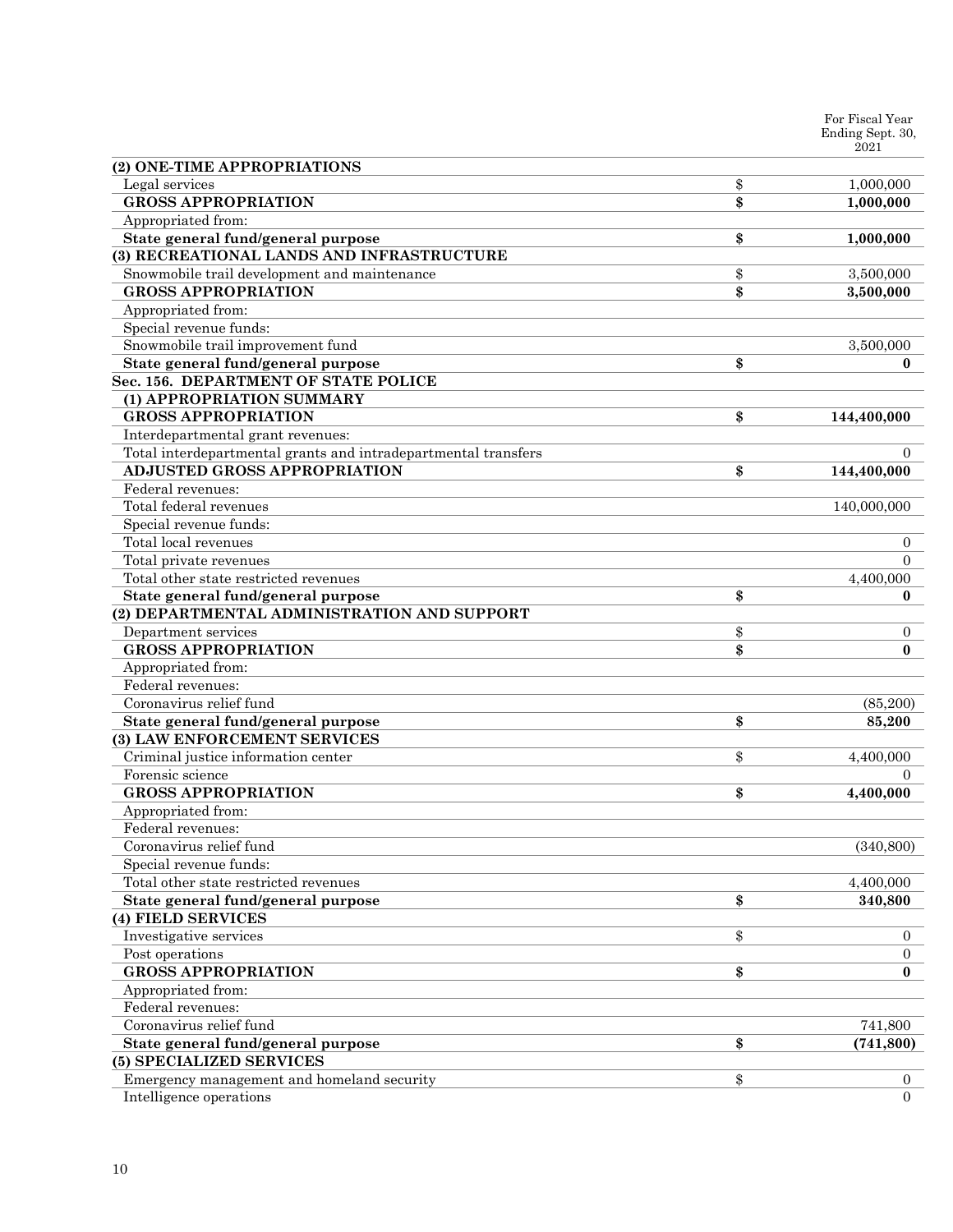|                                                | For Fiscal Year<br>Ending Sept. 30,<br>2021 |
|------------------------------------------------|---------------------------------------------|
| <b>GROSS APPROPRIATION</b>                     | \$<br>0                                     |
| Appropriated from:                             |                                             |
| Federal revenues:                              |                                             |
| Coronavirus relief fund                        | (315, 800)                                  |
| State general fund/general purpose             | \$<br>315,800                               |
| (6) ONE-TIME APPROPRIATIONS                    |                                             |
| Emergency and disaster response and mitigation | 140,000,000                                 |
| <b>GROSS APPROPRIATION</b>                     | 140,000,000                                 |
| Appropriated from:                             |                                             |
| Federal revenues:                              |                                             |
| Total federal revenues                         | 140,000,000                                 |
| State general fund/general purpose             | \$<br>0                                     |

#### PART 2

# PROVISIONS CONCERNING APPROPRIATIONS

# FOR FISCAL YEAR 2021-2022

#### **GENERAL SECTIONS**

Sec. 201. Pursuant to section 30 of article IX of the state constitution of 1963, total state spending from state sources under part 1 for the fiscal year ending September 30, 2022 is \$75,080,200.00 and total state spending from state sources to be paid to local units of government is \$1,973,500.00. The itemized statement below identifies appropriations from which spending to local units of government will occur:

# **DEPARTMENT OF HEALTH AND HUMAN SERVICES** Aging and adult services administration  $\uparrow$  1,973,500 **TOTAL \$ 1,973,500**

Sec. 202. The appropriations made and expenditures authorized under this part and part 1 and the departments, commissions, boards, offices, and programs for which appropriations are made under this part and part 1 are subject to the management and budget act, 1984 PA 431, MCL 18.1101 to 18.1594.

Sec. 203. If the state administrative board, acting under section 3 of 1921 PA 2, MCL 17.3, transfers funds from an amount appropriated under part 1, the legislature may, by a concurrent resolution adopted by a majority of the members elected to and serving in each house, inter-transfer funds within part 1 for the particular department, board, commission, office, or institution.

Sec. 204. Funds appropriated in part 1 are subject to applicable federal audit and reporting requirements. Prompt action shall be taken if instances of noncompliance are identified, including noncompliance identified in an audit finding. If any instance of noncompliance is identified, including noncompliance identified in an audit finding, the state budget director shall take necessary and immediate action to rectify it. The state budget director shall notify the senate and house appropriations committees and the senate and house fiscal agencies when an instance of noncompliance is identified.

Sec. 205. The state budget director shall report on the status of funds appropriated in part 1, and all funds appropriated related to the coronavirus relief effort, to the senate and house appropriations committees and the senate and house fiscal agencies on a monthly basis until all funds are exhausted.

# **DEPARTMENT OF EDUCATION**

Sec. 301. (1) From the funds appropriated in part 1 for COVID-19 GEER II - teacher talent pipeline, the department of education must provide \$10,000,000.00 as grants that must be allocated no later than January 31, 2022 to 1 education-related nonprofit organization that supports teacher recruitment, training, development, and retention. The program funded under this section must do all of the following:

(a) Recruit and retain high-performing educators in school-based positions by the beginning of the 2022-2023 school year to help address educator shortages in academically at-risk school districts in the state that have been significantly impacted by the COVID-19 pandemic.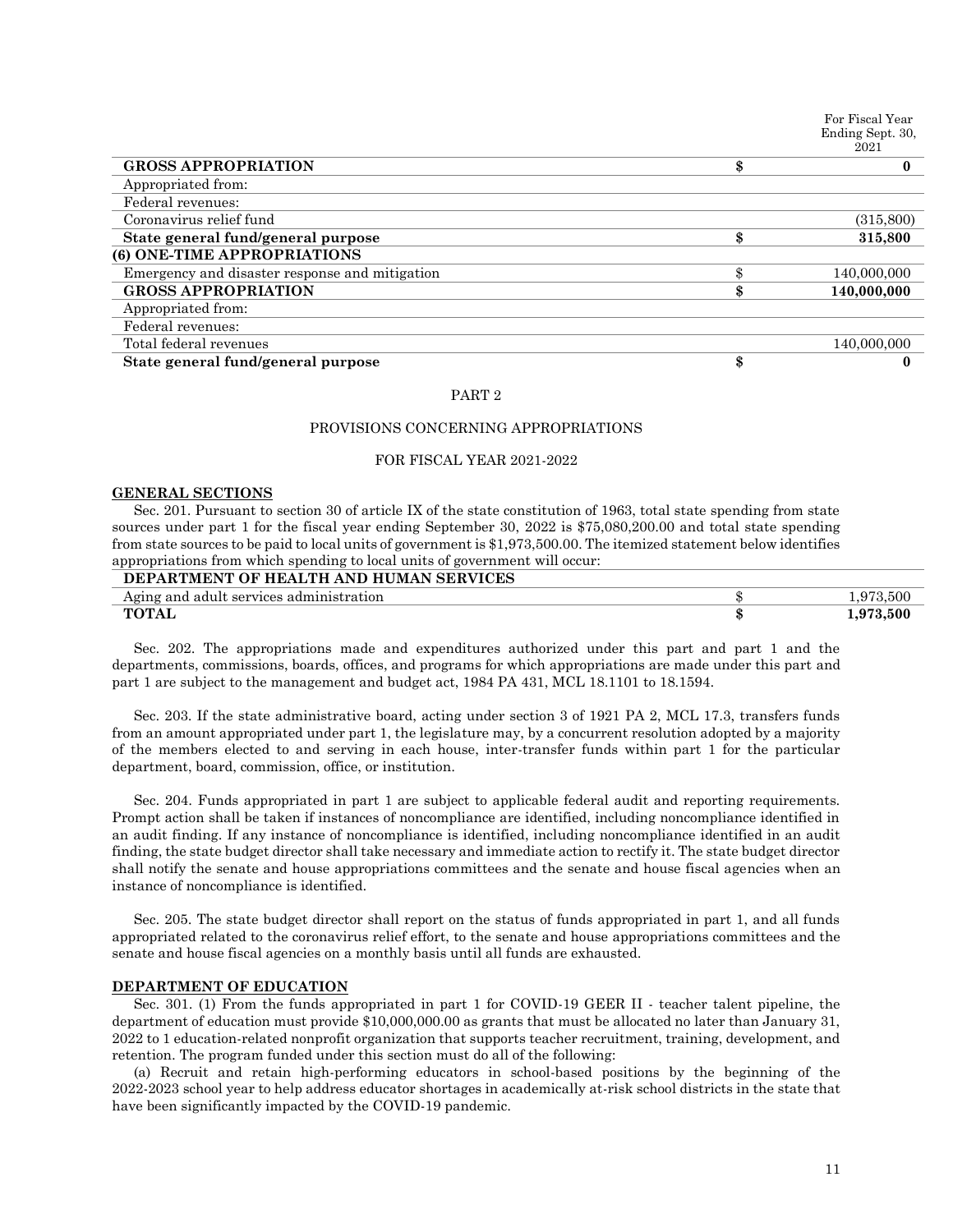(b) Protect education-related jobs in the state by addressing teacher talent pipeline shortages exacerbated by the COVID-19 pandemic.

(c) Have an established national track record of teacher recruitment, training, and ongoing support across at least 10 states, have existing operations in Michigan supporting not less than 100 educators, and have a history of at least 5 years of recruiting, developing, and retaining high-performing educators to teach in at-risk schools in Michigan. A program funded under this section must have mechanisms in place and the ability to quickly upscale operations to 3 additional districts in the state beyond its current operation with a balance of rural and urban districts, and shall not charge teachers or prospective teachers a fee or tuition for program participation.

(d) Work with external evaluators to provide recommendations to the department for best practices to scale similar programs statewide.

(2) The unexpended funds appropriated in part 1 for COVID-19 GEER II - teacher talent pipeline are designated as a work project appropriation. Any unencumbered or unallotted funds shall not lapse at the end of the fiscal year and shall be available for expenditure for the project under this section until the project has been completed. The following is in compliance with section 451a of the management and budget act, 1984 PA 431, MCL 18.1451a:

(a) The purpose of the project is to improve the teacher talent pipeline by recruiting and retaining highperforming educators through grants to be allocated no later than January 31, 2022 to 1 education-related nonprofit organization that supports teacher recruitment, training, development, and retention.

(b) The project will be accomplished by the department of education.

- (c) The estimated cost of the project is \$10,000,000.00.
- (d) The tentative completion date for the project is September 30, 2023.

Sec. 302. From the funds appropriated in part 1 for PRIME schools, not less than \$5,800,000.00 must be allocated to the SME education foundation's partnership response initiative. The SME education foundation's partnership response initiative must use the funding to provide high schools in this state with cost-effective and tailored engineering and manufacturing programs that provide equipment, curricula, professional development, scholarships, and STEM-focused curricular activities to students enrolled in and teachers teaching in high schools of this state. The department may use up to \$200,000.00 from the funds appropriated for PRIME schools to support 1 full-time equated position to administer the program.

#### **DEPARTMENT OF HEALTH AND HUMAN SERVICES**

Sec. 401. It is the intent of the legislature that the funds appropriated in part 1 for child and adolescent health care and centers are to support primary health care services provided to children and adolescents up to 21 years of age and that the funds be expended in a form and manner determined jointly by the department of health and human services and the department of education.

Sec. 402. (1) From the funds appropriated in part 1 for ARP - epidemiology and lab capacity school safety, the department of health and human services must purchase and maintain an inventory of coronavirus testing and contact tracing supplies and equipment, including home test kits, to distribute to school districts, public school academies, intermediate school districts, and nonpublic schools. The coronavirus testing and contact tracing supplies and equipment, including home test kits, must be used for coronavirus testing and contact tracing staff and students, including, but not limited to, teachers, counselors, administrators, support staff, aides, bus drivers, coaches, cafeteria staff, custodians, students playing contact sports, and other students as determined by the eligible school district, public school academy, intermediate school district, or nonpublic school, regardless of the individual's vaccination status.

(2) Within 15 calendar days of the effective date of this act, the department of health and human services must notify school districts, public school academies, intermediate school districts, and nonpublic schools of the option to not participate in the direct distribution of coronavirus testing and contact tracing supplies and equipment, including home test kits, the method by which the school district, public school academy, intermediate school district, or nonpublic school can opt out, and the maximum amount of direct financial reimbursement that each school district, public school academy, intermediate school district, or nonpublic school could receive based on an equitable head count distribution. If a school district, public school academy, intermediate school district, or nonpublic school notifies the department of health and human services and the Michigan Association of Intermediate School Administrators not more than 10 business days after receiving the required notification in this subsection from the department of health and human services that it does not wish to participate in the direct distribution of coronavirus testing and contact tracing supplies and equipment, including home test kits, that school district, public school academy, intermediate school district, or nonpublic school may request to receive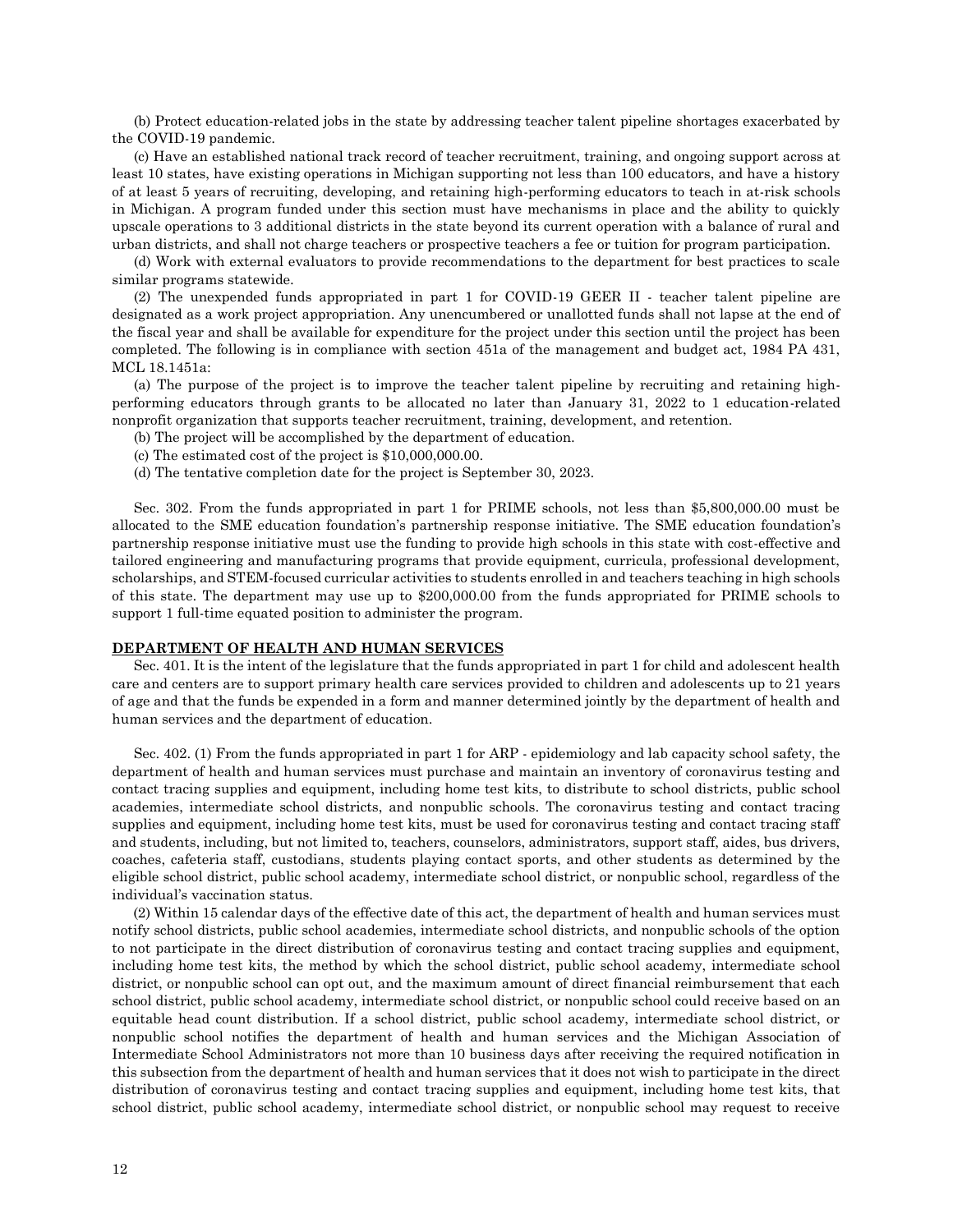direct financial reimbursement from the department of health and human services for coronavirus testing and contact tracing supplies and equipment, including home test kits, purchased directly by that school district, public school academy, intermediate school district, or nonpublic school. A school district, public school academy, intermediate school district, or nonpublic school that opts out as described in this subsection may purchase coronavirus testing and contact tracing supplies and equipment, including home test kits, either directly from the department of health and human services or from another source. The department of health and human services must provide direct financial reimbursement within 30 days of receipt of the request.

(3) The department of health and human services must maintain a publicly accessible online list of acceptable coronavirus testing and contact tracing supplies and equipment, including home test kits, that could be procured with the funds appropriated in this section.

(4) No state or local government entity shall confiscate or redistribute coronavirus testing and contact tracing supplies and equipment, including home test kits, from an eligible school district, public school academy, intermediate school district, or nonpublic school without first receiving the consent of that eligible school district, public school academy, intermediate school district, or nonpublic school.

(5) The department of health and human services must collaborate with the Michigan Association of Intermediate School Administrators to establish procedures for the as-needed redistribution of coronavirus testing and contact tracing supplies and equipment, including home test kits, from school districts, public school academies, intermediate school districts, and nonpublic schools. The Michigan Association of Intermediate School Administrators must coordinate the redistribution of coronavirus testing and contact tracing supplies and equipment, including home test kits, based on need and after receiving the consent of that school district, public school academy, intermediate school district, or nonpublic school. Not more than 1% of the funds appropriated in part 1 for ARP - epidemiology and lab capacity school safety, or an amount equal to actual costs incurred, whichever is less, may be used by the Michigan Association of Intermediate School Administrators for administrative and logistical costs related to this subsection.

(6) Subsections (4) and (5) do not prohibit an eligible school district, public school academy, intermediate school district, or nonpublic school from voluntarily sending coronavirus testing and contact tracing supplies and equipment, including home test kits, in its possession to another eligible school district, public school academy, intermediate school district, or nonpublic school that is in need of additional coronavirus testing and contact tracing supplies and equipment, including home test kits.

(7) The department of health and human services shall collaborate with the department of education to effectuate this section.

Sec. 403. From the funds appropriated in part 1 for behavioral health substance use disorder pilot, the department of health and human services shall allocate \$1,200,000.00 to fund an online and interactive version of the protected health information consent tool and make any revisions to the tool to reflect recent legislative changes. The grantee that receives the funds appropriated in this section must have experience in developing prescription digital therapeutics to provide better outcomes for patients who suffer from substance use disorders. The grantee must develop accompanying trainings and resources for users. The grantee that receives the funds appropriated in this section must work closely with the department and its vendors to effectuate the substance use disorder health information technology plan as cited in the special terms and conditions of the relevant federal demonstration waiver approved under section 1115 of the social security act, 42 USC 1315. This includes, but is not limited to, working with the Michigan Health Information Network and the department to develop the technical specifications for integrating the protected health information consent tool with other relevant systems and applications, including, but not limited to, the eConsent tool, provider electronic health records, and state databases such as the Michigan department of health and human services data warehouse and CareConnect 360.

Sec. 404. From the funds appropriated in part 1 for COVID-19 epidemiology and lab capacity nursing home and long-term care strike teams, the department of health and human services shall recruit qualified out-of-state individuals to staff a nursing home and long-term care strike team to assist nursing homes and long-term care facilities provide care and treatment at the nursing home or long-term care facility that experiences a temporary staffing shortage.

Sec. 405. From the funds appropriated in part 1 for COVID-19 substance abuse prevention and treatment block grant, the department shall, to the extent possible, provide grants, pursuant to federal laws, rules, and regulations, to local public entities that provide substance use disorder services and to 1 private entity that has a statewide contract to provide community-based substance use disorder services.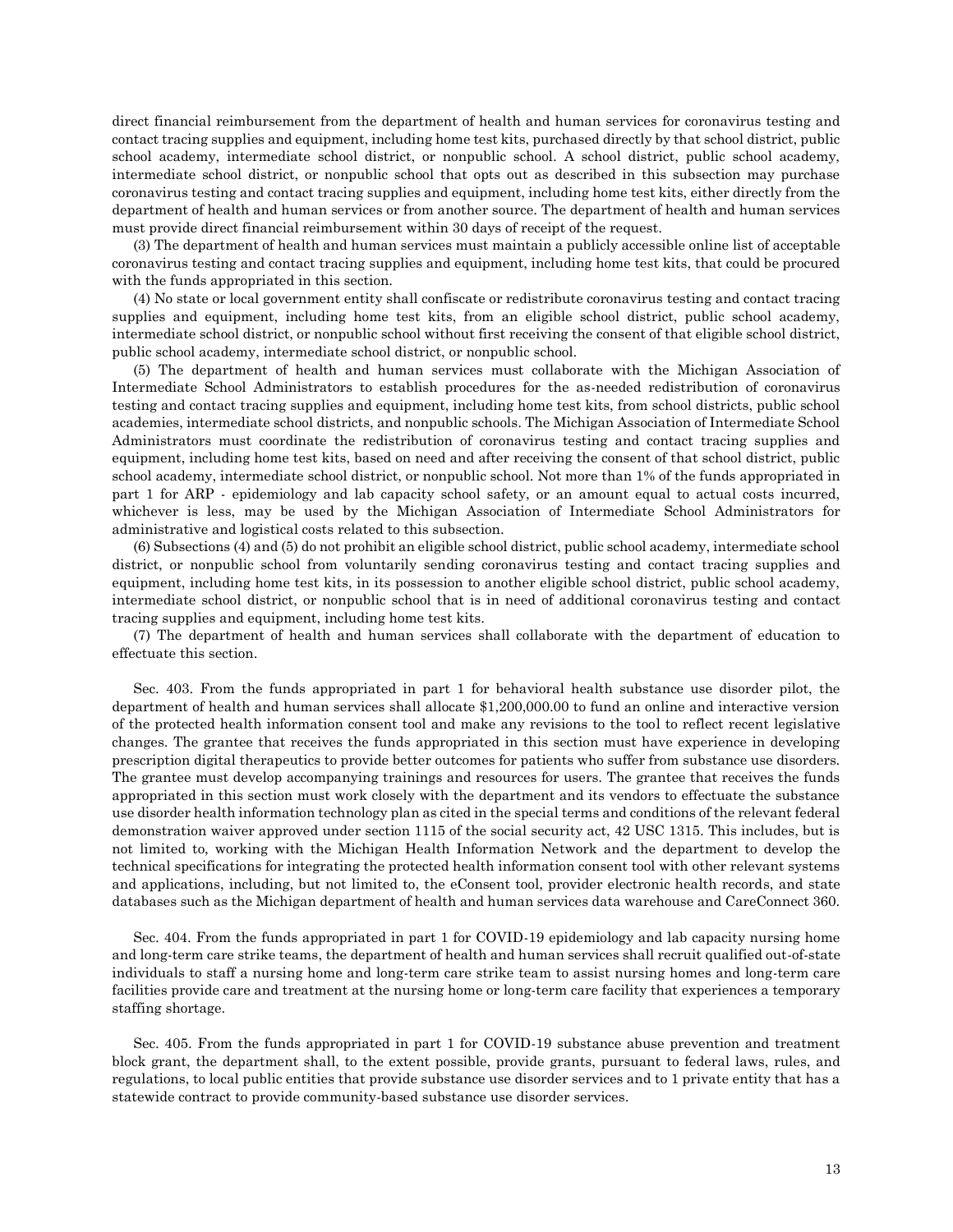Sec. 406. From the funds appropriated in part 1 for federal mental health block grant, the department shall, to the extent possible, provide grants, pursuant to federal laws, rules, and regulations, to local public entities that provide substance use disorder services and to 1 private entity that has a statewide contract to provide community-based mental health services.

Sec. 407. (1) From the funds appropriated in part 1 for injury control intervention – traumatic brain injury, \$5,000,000.00 must be allocated for implementation of evidence-based, real-time, quality assurance decision support software in the treatment of traumatic brain injury and for protocols that are to be available to all hospitals providing those trauma services. The funds must be used to purchase statewide licenses for traumatic brain injury treatment software and related software services and to offset hospital software integration costs. The statewide licenses for software and related software services must be purchased from the same entity from which such statewide licenses and software services were purchased, using funding from the injury control intervention project line item appropriated in section 116 of article X of 2018 PA 207 and referenced in section 1228 of article X of 2018 PA 207, in fiscal year 2018-2019. The department must seek federal matching funds that may be available for implementation of this section.

(2) The unexpended funds appropriated in part 1 for injury control intervention – traumatic brain injury are designated as a work project appropriation. Any unencumbered or unallotted funds shall not lapse at the end of the fiscal year and shall be available for expenditure for the project under this section until the project has been completed. The following is in compliance with section 451a of the management and budget act, 1984 PA 431, MCL 18.1451a:

(a) The purpose of the project is to provide funding for purchasing software to support treatment of traumatic brain injury cases.

- (b) The project will be accomplished by allocations to support implementation of support software.
- (c) The total estimated cost of the project is \$5,000,000.00.
- (d) The tentative completion date is September 30, 2025.

Sec. 408. From the funds appropriated in part 1 for mental health crisis services, \$100,000.00 shall be allocated to an established  $501(c)(3)$  mental health crisis services organization located in a county with a population between 1,000,000 and 1,500,000 according to the most recent federal decennial census that provided supportive mental health services prior to December 6, 2021 to individuals living in a school district that is located in a charter township that has a population between 22,000 and 23,000 according to the most recent federal decennial census that is located in the same county and has a high school located in that charter township.

#### **DEPARTMENT OF LABOR AND ECONOMIC OPPORTUNITY**

Sec. 501. (1) From the funds appropriated in part 1 for at-risk youth grants, \$3,750,000.00 must be awarded to the Michigan franchise holder of the national Jobs for America's Graduates program.

(2) From the funds appropriated in part 1 for at-risk youth grants, not more than \$1,000,000.00 must be allocated to leverage nonstate contributions to the Michigan franchise holder of the national Jobs for America's Graduates program.

Sec. 502. The funds appropriated in part 1 for ARP – arts and cultural programs are appropriated to support programming and general operating expenses to cover up to 100% of the costs of the programs that the grants support, to prevent, prepare for, respond to, and recover from the COVID-19 pandemic, with a priority on opening for in-person activities.

Sec. 503. (1) Funds appropriated in part 1 for COVID-19 emergency rental assistance are directed to the department of labor and economic opportunity, to be administered by the terms set forth in section 3201 of the American rescue plan act of 2021, 15 USC 9058c, authorizing the United States Department of Treasury to make payments to or on behalf of eligible households for emergency rental and utility assistance.

(2) The department of labor and economic opportunity shall collaborate with the department of health and human services, the judiciary, local community action agencies, local nonprofit agencies, and legal aid organizations to operate an emergency rental and utility assistance program.

(3) The emergency rental and utility assistance program must operate in accordance with federal rules and guidance published by the United States Department of Treasury to serve eligible households with rental and utility assistance to preserve their housing and avoid eviction.

- (4) Eligible households shall be limited to those households that meet all of the following:
- (a) Provide documentation that they were facing back rent before the effective date of this act.
- (b) Provide a copy of a state ID or passport to provide proof of residency in this state.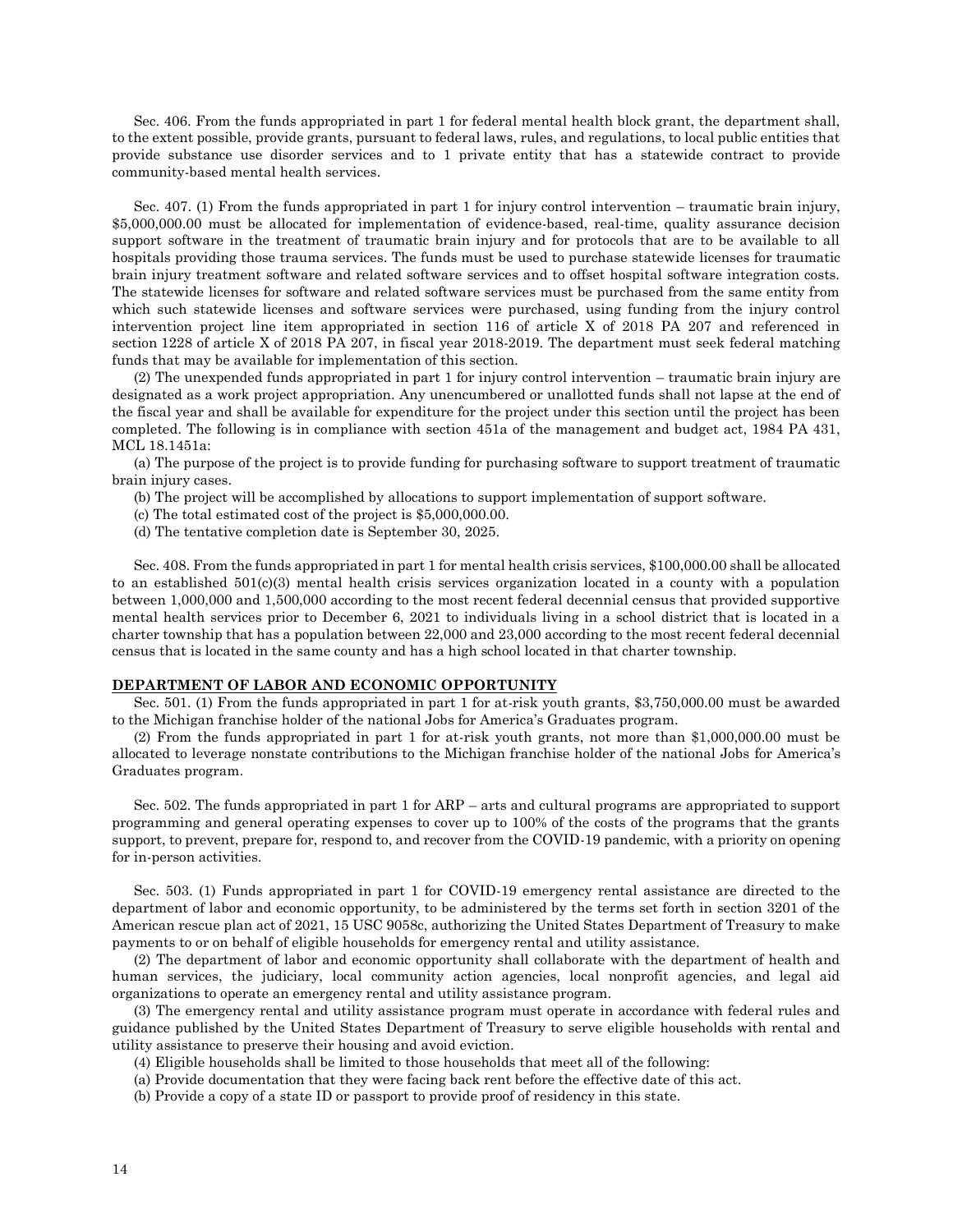(c) Provide all available documentation of proof of earned and unearned income for household members that live at the property and that are over the age of 18. Self-attestation is not considered proof of earned and unearned income documentation for individuals who are not self-employed, sole proprietors, or independent contractors. For individuals who are self-employed, sole proprietors, or independent contractors, proof of earned and unearned income may include tax returns, paycheck stubs, business licenses or fees, or any other form of proof of employment.

(5) Rental assistance shall be paid directly to the landlord, unless the landlord is unwilling to complete the application process, in which case the funds may be provided to the tenant. If paid directly to the tenant, the tenant must certify that they will pay their landlord within 5 days of receipt of funding. The department must establish a process to verify landlords have received payment. Landlords who are unwilling to complete the application process on behalf of their tenants are not obligated to accept payment from tenants who receive funds directly for COVID-19 emergency rental assistance.

(6) The funds appropriated in this section must not be used for rent owed for occupancies after September 30, 2022.

(7) The department of labor and economic opportunity must submit a request to the United States Department of Treasury to allow this state to require eligible households, as defined in this section, to comply with additional eligibility requirements related to a tenant's employment status, acceptance of employment counsel, job-training, or other employment services.

(8) By March 15, the department of labor and economic opportunity shall provide a report to the senate and house appropriations committees, the senate and house fiscal agencies, and the state budget office on the number and percentage of individuals reporting earned and unearned income, number and percentage of individuals reporting as self-employed, sole proprietors, or independent contractors, number and percentage of individuals reporting no earned and unearned income, average amount of earned income reported on a monthly basis for those individuals that reported earned income, and average amount of unearned income on a monthly basis for those individuals that reported unearned income.

Sec. 504. (1) From the funds appropriated in part 1 for one-time grants, \$1,000,000.00 shall be awarded to a nonprofit with a mission to improve and sustain innovative, youth-centered technology and music programs within urban school districts and community-based organizations that is located in a city with a population of greater than 600,000 according to the 2010 federal decennial census.

(2) From the funds appropriated in part 1 for one-time grants, \$951,000.00 shall be awarded to a city with a population of between 7,100 and 7,125 located in a county with a population of between 260,000 and 265,000 according to the 2010 federal decennial census for road renovation and realignment projects.

(3) From the funds appropriated in part 1 for one-time grants, \$5,000,000.00 shall be awarded to convert the tenth floor of a children's hospital in a city with a population of between 187,000 and 189,000 in a county with a population of between 590,000 and 610,000 according to the 2010 federal decennial census to a 12-bed pediatric psychiatric unit for some of the most challenging pediatric patients who also have physical health needs.

(4) From the funds appropriated in part 1 for one-time grants, \$2,500,000.00 shall be awarded for expansion of pediatric autism treatment beds in a county with a population of between 240,000 and 260,000 according to the 2010 federal decennial census.

(5) From the funds appropriated in part 1 for one-time grants, \$2,500,000.00 shall be awarded to a community mental health crisis stabilization unit and clinic in a county with a population of between 110,000 and 115,000 according to the 2010 federal decennial census.

(6) From the funds appropriated in part 1 for one-time grants, \$9,000,000.00 shall be awarded to an auto show that meets all of the following criteria:

(a) Operates in the 2021-2022 fiscal year in a county with a population of more than 1,700,000 residents as of the most recent federal decennial census.

(b) Was canceled in 2020 due to the COVID-19 pandemic.

(c) Had more than 700,000 attendees the last time the show was held and was held in a county with a population of more than 1,700,000 according to the most recent federal decennial census.

(7) From the funds appropriated in part 1 for one-time grants, \$1,000,000.00 shall be awarded to a convention center that meets all of the following criteria:

(a) Is available to members of the public for lease or rental on a short-term basis for holding conventions, meetings, exhibits, and similar events.

(b) Has any combination of convention hall, auditorium, meeting rooms, and exhibition areas that are separate and distinct and contiguous to each other.

(c) Has not received other funding distributed per section 10(2)(a) of the state convention facility development act, 1985 PA 106, MCL 207.630, as amended by 2020 PA 205, to a metropolitan authority created under the regional convention facility authority act, 2008 PA 554, MCL 141.1351 to 141.1379.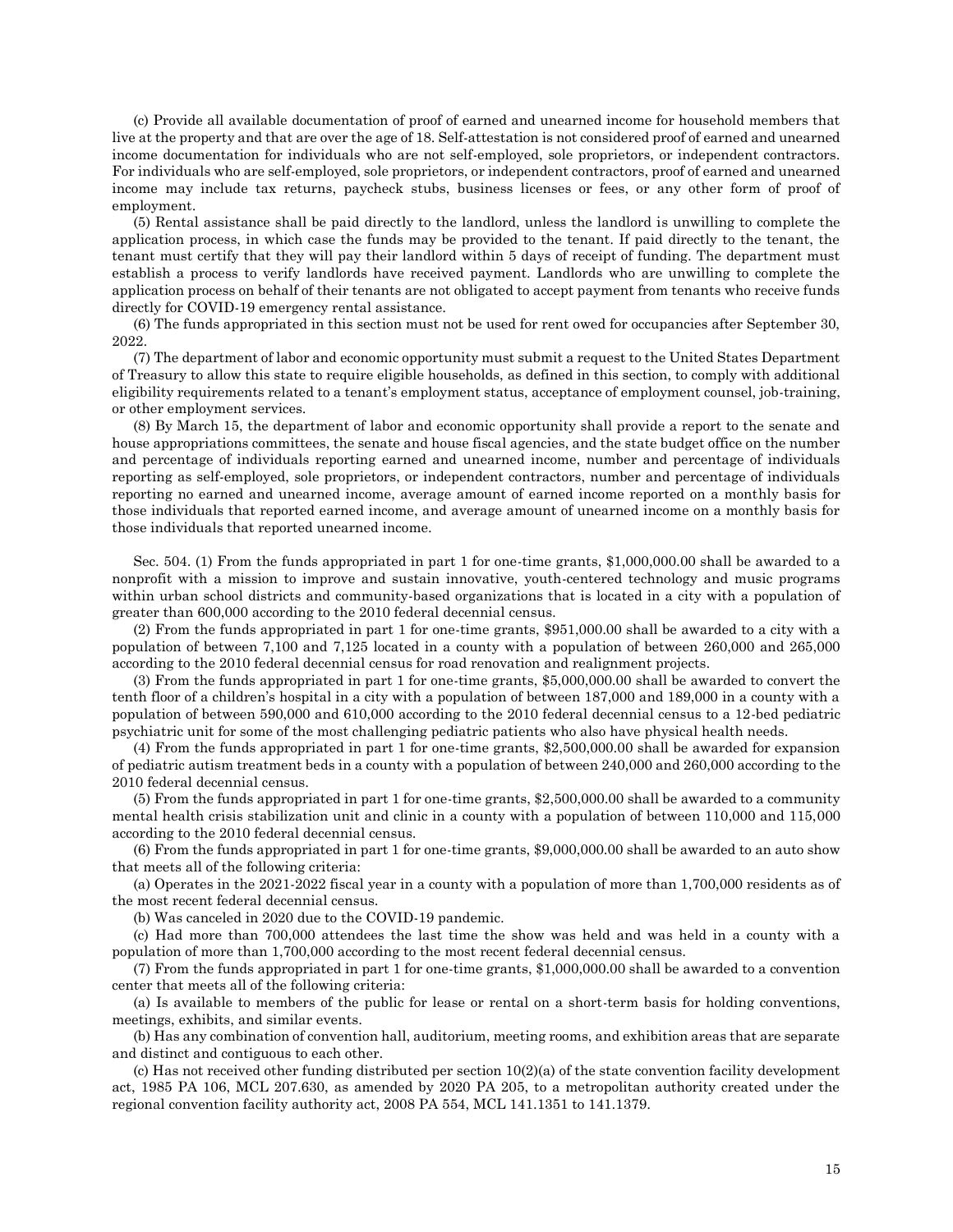(d) Is a meeting/conference facility or entertainment facility, or both, of at least 10,000 square feet that is publicly owned and located in a county with a population between 150,000 and 170,000 according to the most recent federal decennial census.

#### **DEPARTMENT OF MILITARY AND VETERANS AFFAIRS**

Sec. 601. In addition to the funds appropriated in part 1, private revenues held by the state on a nonfiduciary basis for a member are appropriated to pay medical expenses, member assessments, and other expenses incurred by that member.

# **DEPARTMENT OF NATURAL RESOURCES**

Sec. 701. (1) In addition to the funds appropriated in part 1, there is appropriated from the following state restricted funds up to the following amounts to the department of technology, management, and budget:

| Game and fish protection fund                                                                                  | 550,300         |
|----------------------------------------------------------------------------------------------------------------|-----------------|
| Michigan state waterways fund                                                                                  | 130,700         |
| Park improvement fund                                                                                          | 204,500         |
| Forest development fund                                                                                        | 273,500         |
| (2) In addition to the funds appropriated in part 1, there is appropriated from the following state restricted |                 |
| funds up to the following amounts to the attorney general:                                                     |                 |
| Game and fish protection fund                                                                                  | 654.900         |
| Michigan state waterways fund                                                                                  | 146,400         |
| (3) In addition to the funds appropriated in part 1, there is appropriated from the following state restricted |                 |
| funds up to the following amounts to the legislative auditor general:                                          |                 |
| Game and fish protection fund                                                                                  | 34,800          |
| Michigan state waterways fund                                                                                  | 12,600          |
| (4) In addition to the funds appropriated in part 1, there is appropriated from the following state restricted |                 |
| funds up to the following amounts to the department of treasury:                                               |                 |
| Game and fish protection fund                                                                                  | 3,378,900       |
| Michigan state waterways fund                                                                                  | 400,200         |
| Michigan natural resources trust fund                                                                          | \$<br>2,540,800 |
|                                                                                                                |                 |

(5) In addition to the funds appropriated in part 1, available resources from the following state restricted funds are appropriated to the civil service commission at the amount calculated for each fund pursuant to section 5 of article XI of the state constitution of 1963:

(a) Michigan conservation and recreation legacy fund.

(b) Forest development fund.

(c) Michigan natural resources trust fund.

(d) Michigan state parks endowment fund.

(e) Nongame wildlife fund.

### **DEPARTMENT OF TECHNOLOGY, MANAGEMENT, AND BUDGET**

Sec. 801. Funds appropriated in part 1 for coronavirus response activities shall be allocated by the department for coronavirus response activities. Funds may be used to support the COVID-19 office of accountability created in Executive Directive No. 2020-5.

## **DEPARTMENT OF TREASURY**

Sec. 901. After all other required expenditures described in section 16(3) of the fantasy contests consumer protection act, 2019 PA 157, MCL 432.516, section 16(4) of the lawful internet gaming act, 2019 PA 152, MCL 432.316, and section 16(4) of the lawful sports betting act, 2019 PA 149, MCL 432.416, are made, any money remaining in the fantasy contest fund, internet gaming fund, and internet sports betting fund is appropriated and shall be deposited into the state school aid fund as described in section 16(3)(b) of the fantasy contests consumer protection act, 2019 PA 157, MCL 432.516, section 16(4)(d) of the lawful internet gaming act, 2019 PA 152, MCL 432.316, and section 16(4)(d) of the lawful sports betting act, 2019 PA 149, MCL 432.416.

Sec. 902. In addition to any other amounts appropriated for the fostering futures scholarship program, money granted or money received as gifts or donations to the fostering futures scholarship trust fund created by the fostering futures scholarship trust fund act, 2008 PA 525, MCL 722.1021 to 722.1031, is appropriated for expenditure for the purposes of the program.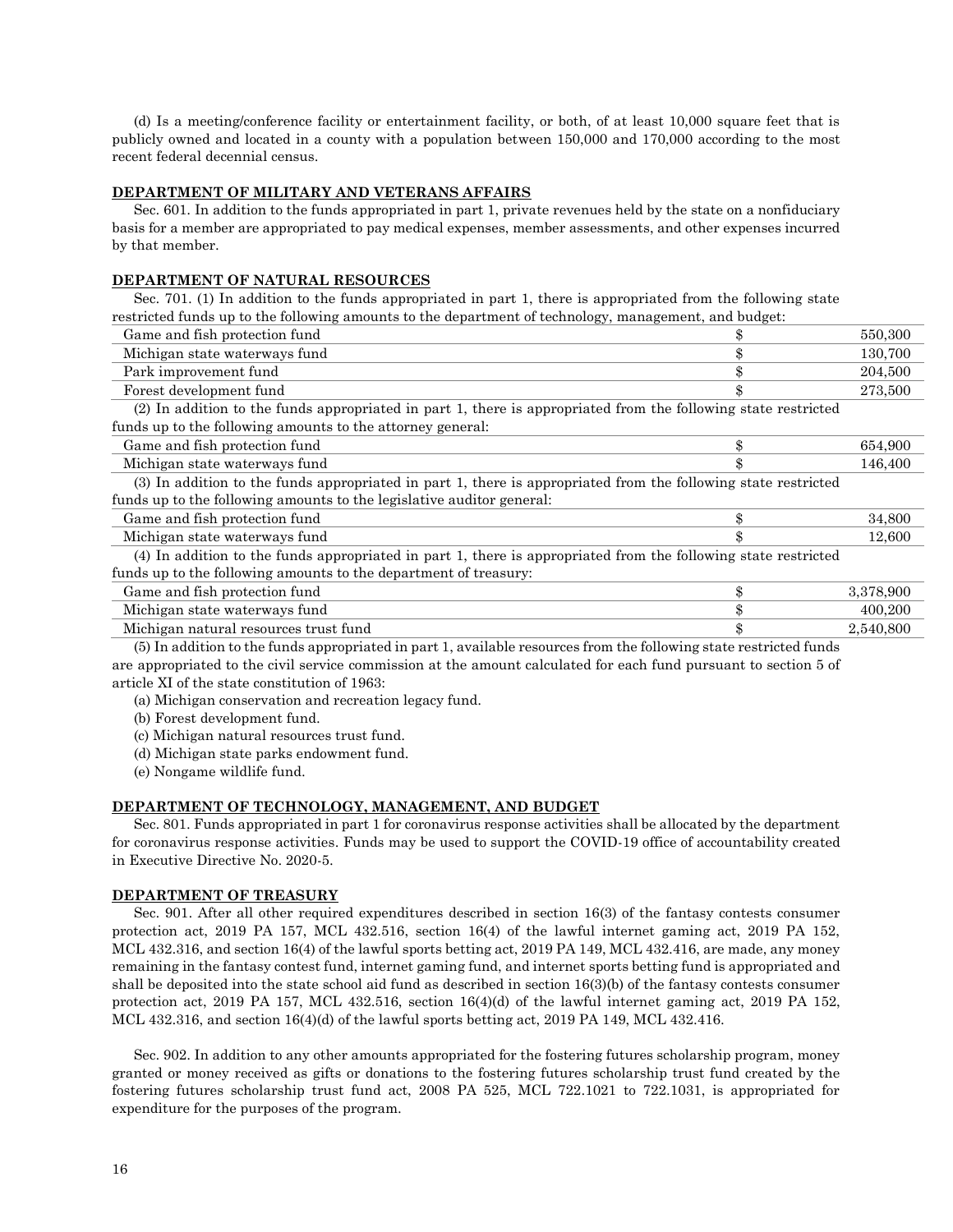## **REPEALER**

Sec. 1001. (1) Section 1071 of article 5 of 2021 PA 87 is repealed.

(2) Section 1971 of article 6 of 2021 PA 87 is repealed.

(3) Section 1965 of article 6 of 2021 PA 87 is repealed.

(4) Section 223 of article 11 of 2021 PA 87 is repealed.

#### PART 2A

## PROVISIONS CONCERNING APPROPRIATIONS

#### FOR FISCAL YEAR 2020-2021

## **GENERAL SECTIONS**

Sec. 1201. Pursuant to section 30 of article IX of the state constitution of 1963, total state spending from state sources under part 1A for the fiscal year ending September 30, 2021 is \$9,237,200.00 and total state spending from state sources to be paid to local units of government is (\$19,852,800.00). The itemized statement below identifies appropriations from which spending to local units of government will occur:

| DEPARTMENT OF ENVIRONMENT, GREAT LAKES, AND ENERGY |              |
|----------------------------------------------------|--------------|
| Energy sustainability and stewardship              | 147,200      |
| DEPARTMENT OF HEALTH AND HUMAN SERVICES            |              |
| Child care fund                                    | (10,000,000) |
| Community mental health non-Medicaid services      | (10,000,000) |
| <b>TOTAL</b>                                       | (19,852,800) |

Sec. 1202. The appropriations made and expenditures authorized under this part and part 1A and the departments, commissions, boards, offices, and programs for which appropriations are made under this part and part 1A are subject to the management and budget act, 1984 PA 431, MCL 18.1101 to 18.1594.

Sec. 1203. If the state administrative board, acting under section 3 of 1921 PA 2, MCL 17.3, transfers funds from an amount appropriated under part 1A, the legislature may, by a concurrent resolution adopted by a majority of the members elected to and serving in each house, inter-transfer funds within part 1A for the particular department, board, commission, office, or institution.

#### **DEPARTMENT OF AGRICULTURE AND RURAL DEVELOPMENT**

Sec. 1301. The appropriations in part 1A for horse racing advisory commission shall be carried forward at the end of the fiscal year consistent with section 248 of the management and budget act, 1984 PA 431, MCL 18.1248.

#### **DEPARTMENT OF MILITARY AND VETERANS AFFAIRS**

Sec. 1401. In addition to the funds appropriated in part 1A, private revenues held by the state on a nonfiduciary basis for a member are appropriated to pay medical expenses, member assessments, and other expenses incurred by that member.

#### **DEPARTMENT OF NATURAL RESOURCES**

Sec. 1501. The unexpended funds appropriated in part 1A for legal services are designated as a work project appropriation. Any unencumbered or unallotted funds shall not lapse at the end of the fiscal year and shall be available for expenditure for the project under this section until the project has been completed. The following is in compliance with section 451a of the management and budget act, 1984 PA 431, MCL 18.1451a:

- (a) The purpose of the project is for the renegotiation of the 2000 consent decree.
- (b) The project will be accomplished by utilizing state resources, contracts, or grants.
- (c) The total estimated cost of the project is \$1,000,000.00.
- (d) The tentative completion date is September 30, 2025.

Sec. 1502. The appropriations in part 1A for snowmobile trail development and maintenance shall be carried forward at the end of the fiscal year consistent with section 248 of the management and budget act, 1984 PA 431, MCL 18.1248.